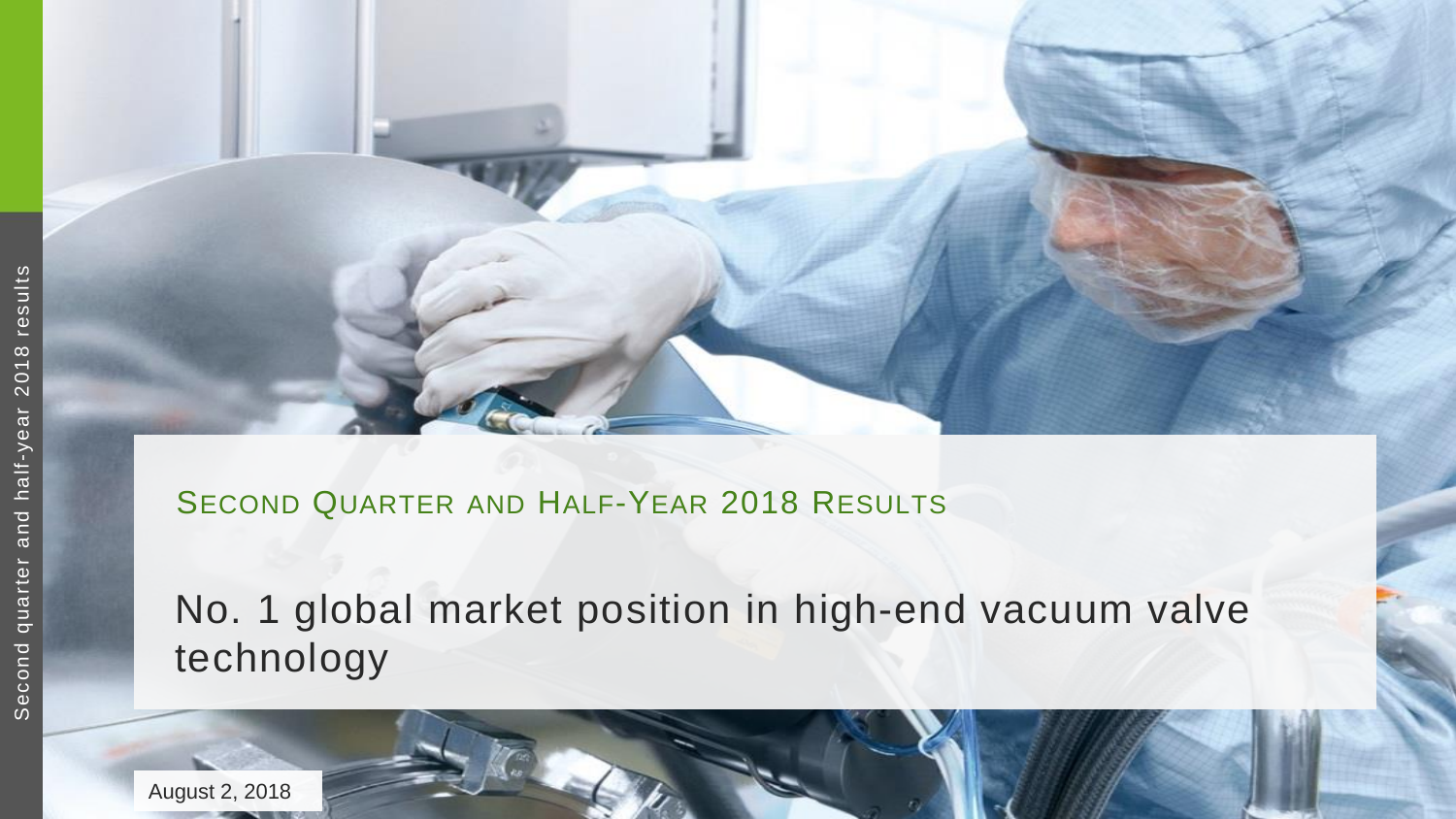# Agenda

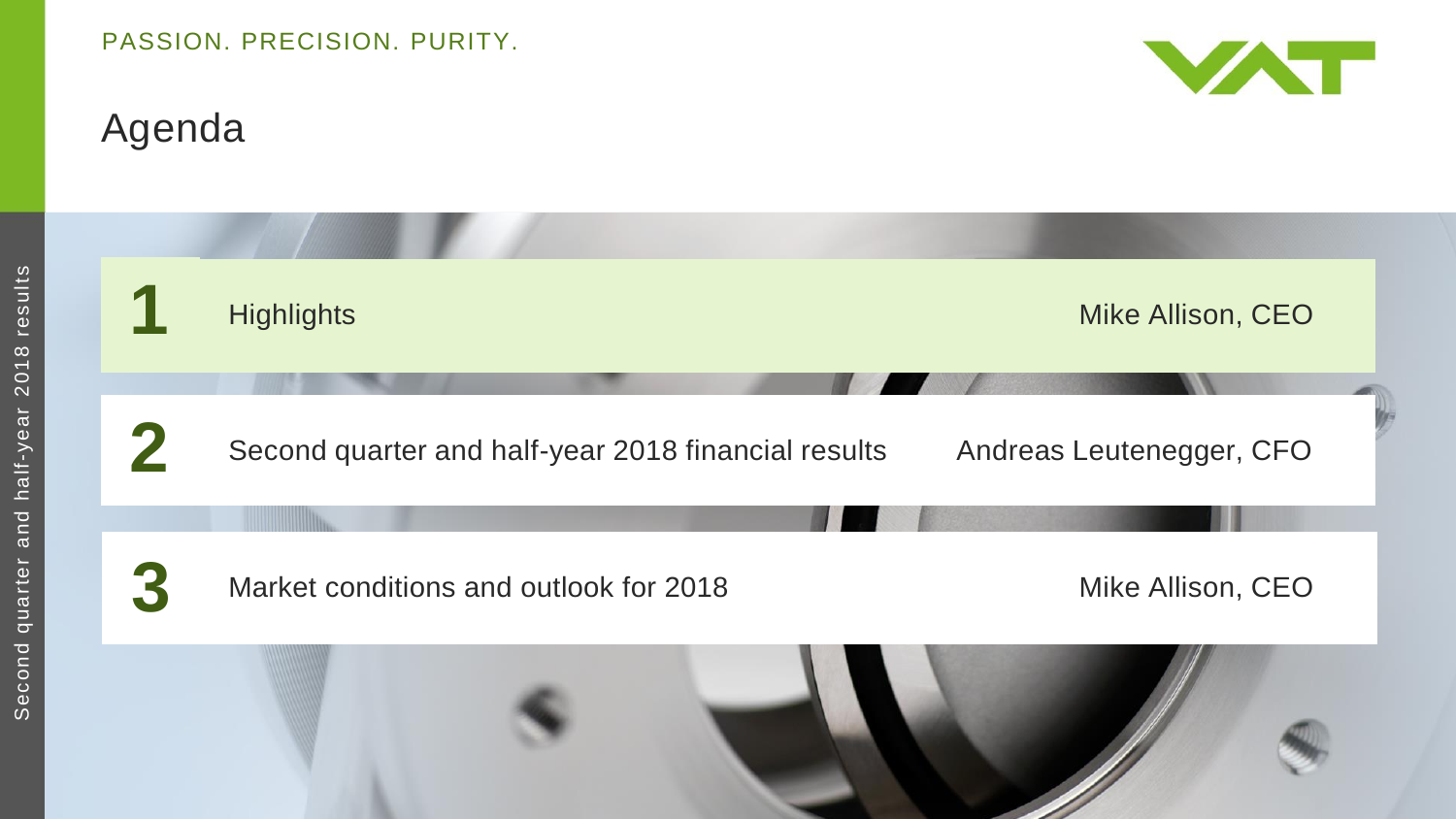

### Near record net sales in Q2 2018; industry capex stabilized at a high level

Nine consecutive quarters of net sales growth on a year on year basis since listing in April 2016

Quick adjustment of cost base in reaction to moderation of industry capex growth

 Specification wins during the first half of 2018 confirm our innovation leadership

Capacity expansion in Malaysia on track, first production expected in the second half of 2018

Medium to longer term market drivers intact as indicated by outlook statements from major IC makers

Market growth for 2018 remains positive, but at a lower level than expected at the beginning of the year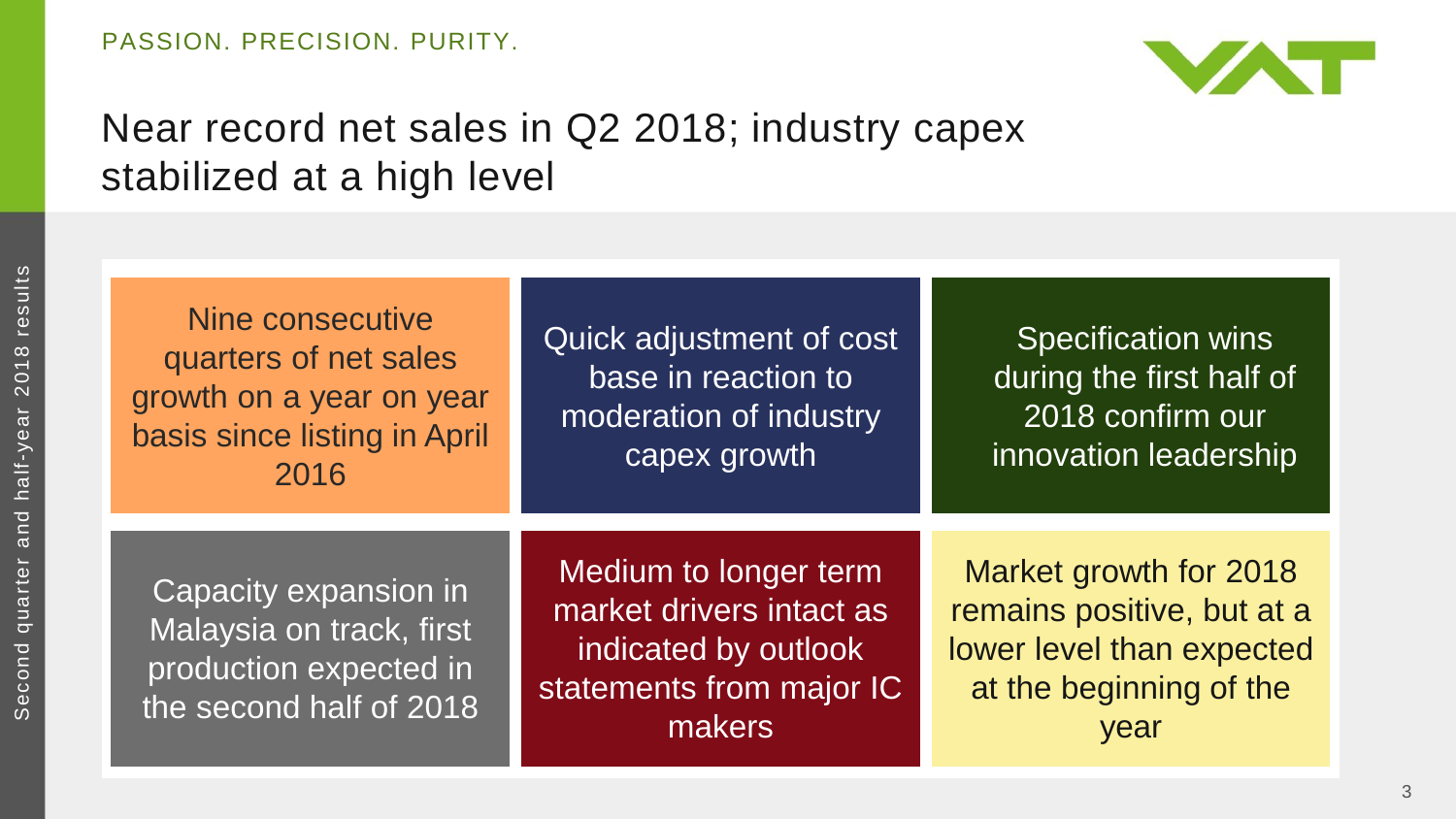

## All segments contribute to half-year 2018 results improvements

|                                      | <b>VAT Group AG</b> | <b>Valves</b><br>(81%) | <b>Global Service</b><br>(13%) | Industry<br>(6%) |
|--------------------------------------|---------------------|------------------------|--------------------------------|------------------|
| Segment<br>(% of total<br>net sales) |                     |                        |                                |                  |
| Net sales                            | CHF 387m / +18%     | CHF 313m / +19%        | CHF 51 / +17%                  | CHF 23m / +20%   |
| <b>EBITDA</b><br>/ $margin1$         | CHF 122m / 31.6%    | CHF 116m / 34.8%       | CHF 24m / 47.9%                | CHF 6m / 16.7%   |

<sup>&</sup>lt;sup>1</sup> Segment margin based on segment net sales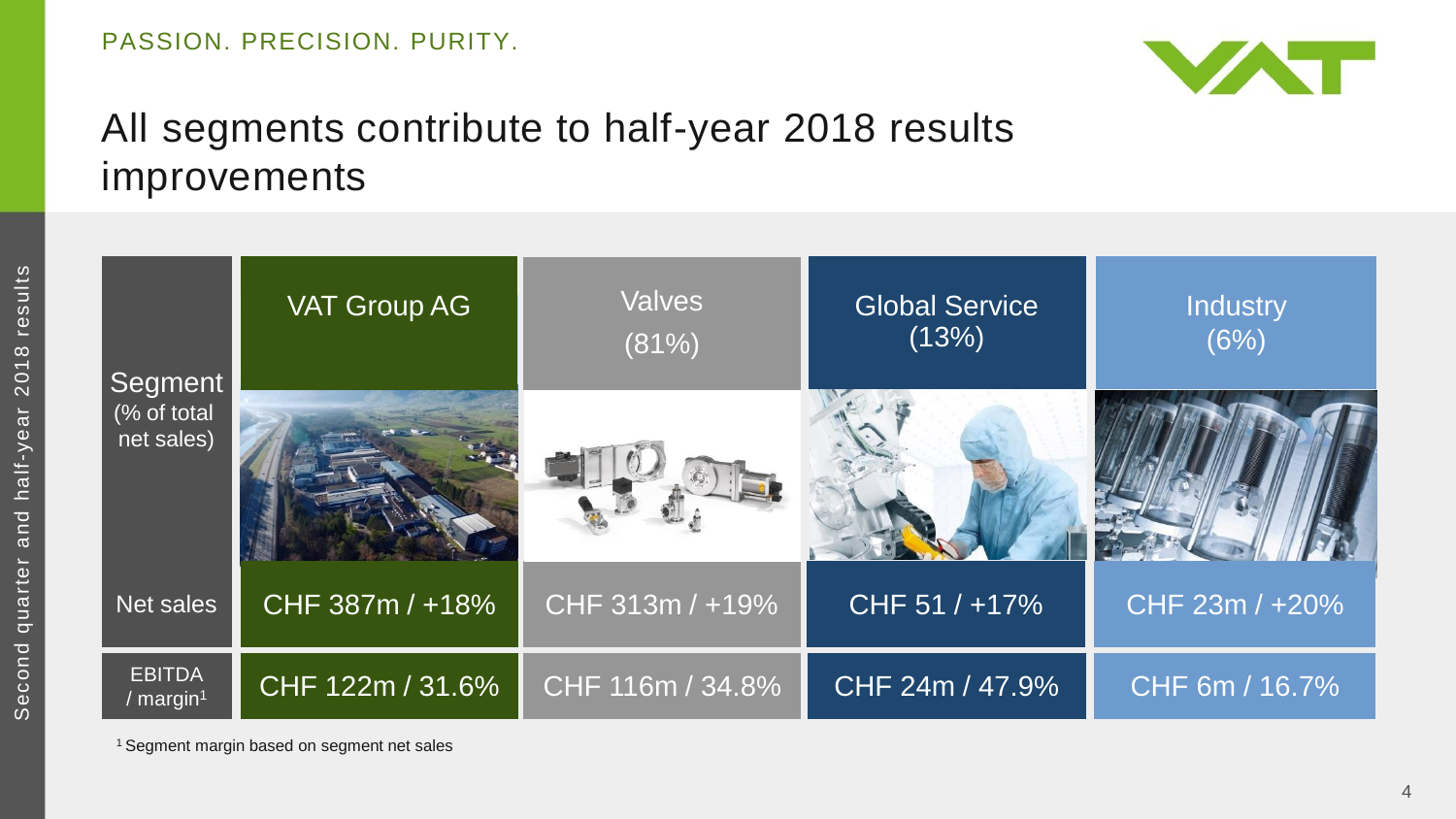

## Preliminary half-year market share data shows improved No. 1 market position



Source: **VLSI Research July 2018, based on Q1/18 actual plus Q2/18 estimated** 

<sup>1</sup>All Industries includes semi & related, General Vacuum.

<sup>2</sup> Semi & related includes Semiconductors, Displays, Solar, LED Lighting, Hard Disk Drive.

<sup>3</sup> Semi includes Semiconductors, LED and HDD

Second quarter and half-year 2018 results

Second quarter and half-year

2018 results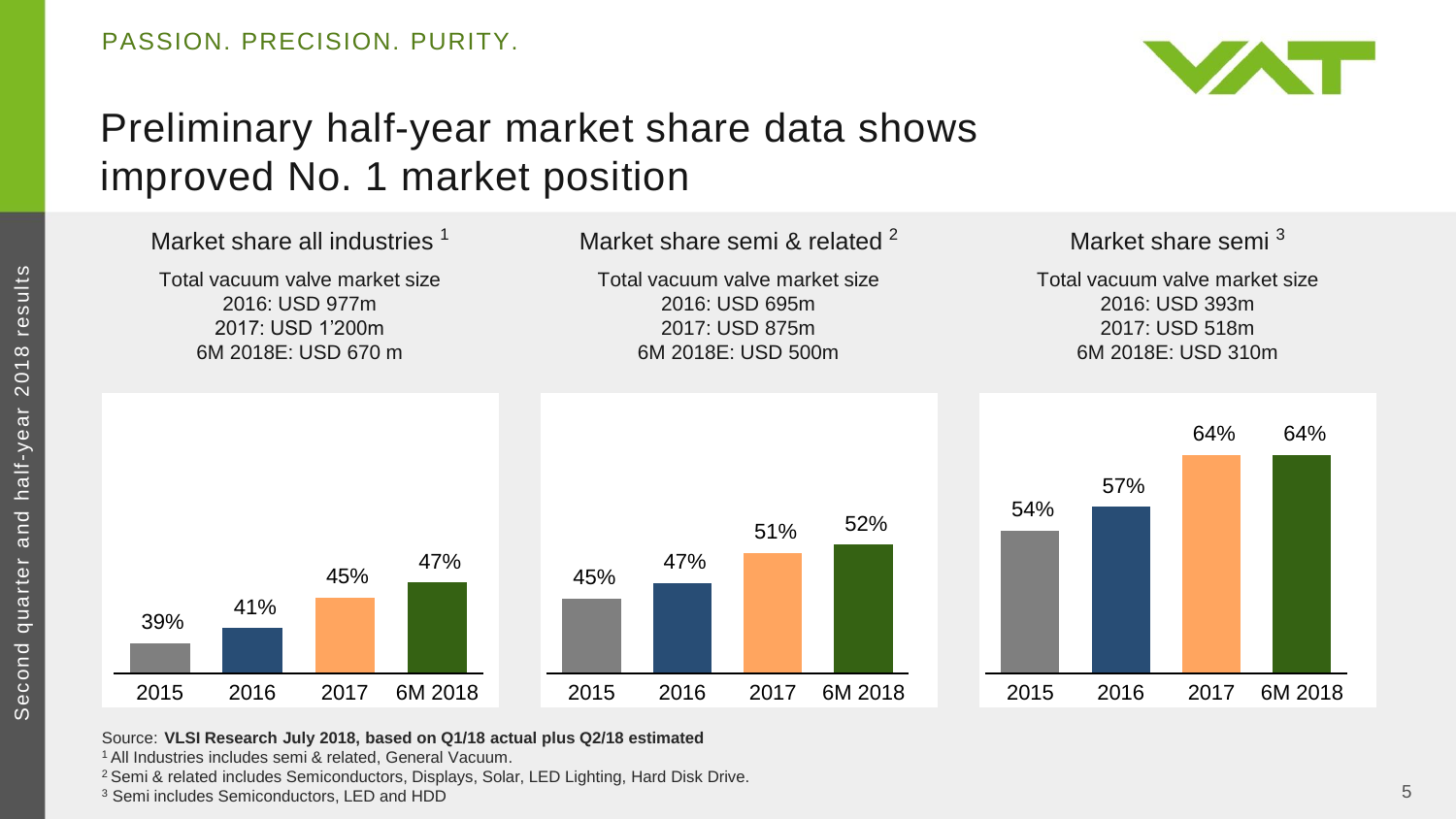# Agenda



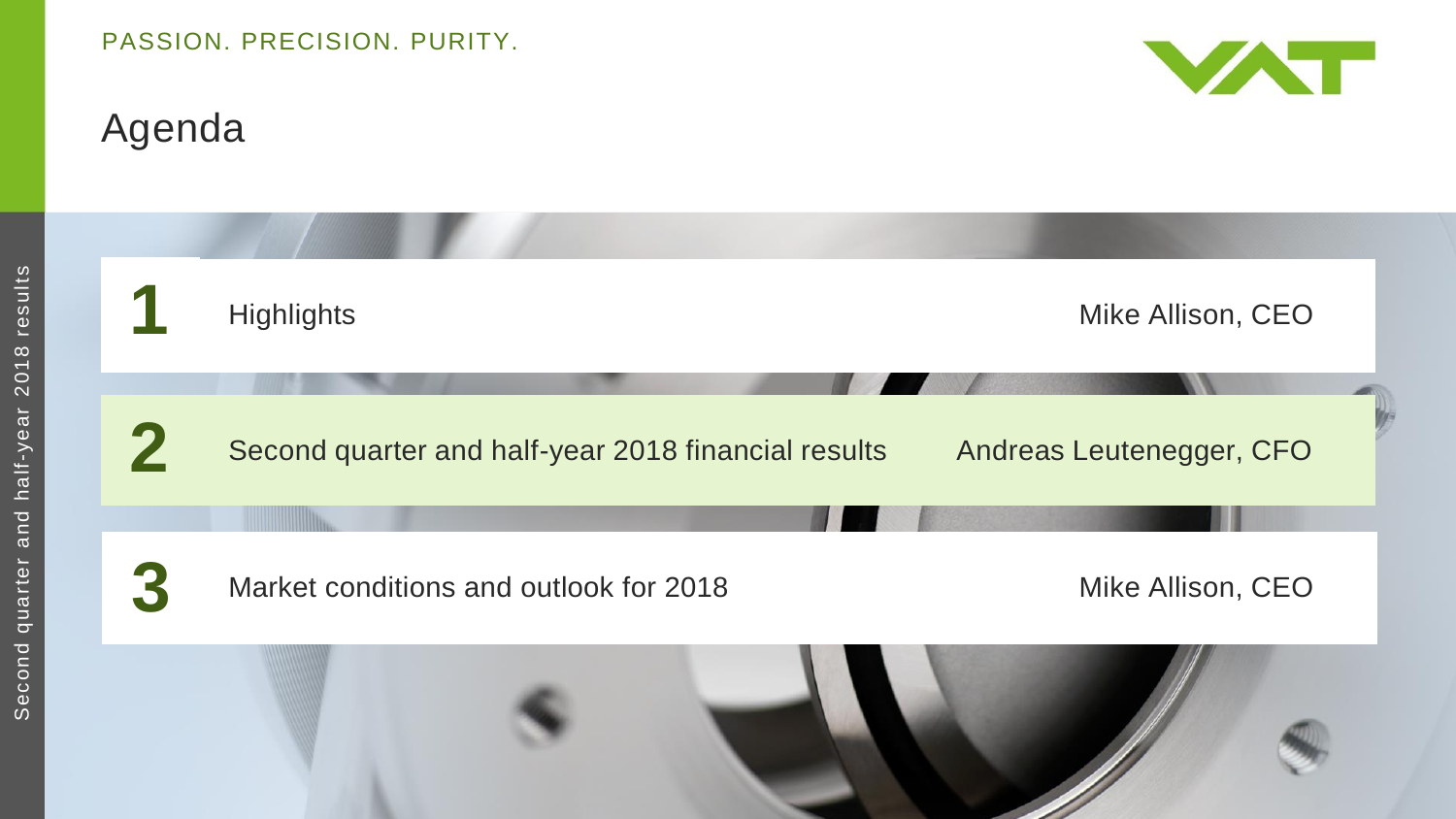

#### Half-year 2018 – Group key figures

| Third party net sales<br><b>CHF 387 m</b><br>$+18%$ | <b>EBITDA</b><br><b>CHF 122 m</b><br>$+24\%$ <sup>1</sup>    | <b>EBITDA</b> margin<br>31.6% vs 30.1% <sup>1</sup><br>$(+150bps)$<br><b>EBIT</b> margin<br>27.2% (+330bps) |
|-----------------------------------------------------|--------------------------------------------------------------|-------------------------------------------------------------------------------------------------------------|
| Free cash flow<br>CHF 47m<br>$-13%$                 | Free cash flow<br>margin 12%<br><b>FCF conversion</b><br>39% | <b>Net debt/EBITDA</b><br>$1.0x^2$                                                                          |

<sup>1</sup> compared to adjusted EBITDA and EBITDA Margin in 2017 which included CHF 2.9 million in IPO related costs <sup>2</sup> based on last twelve months (LTM) EBITDA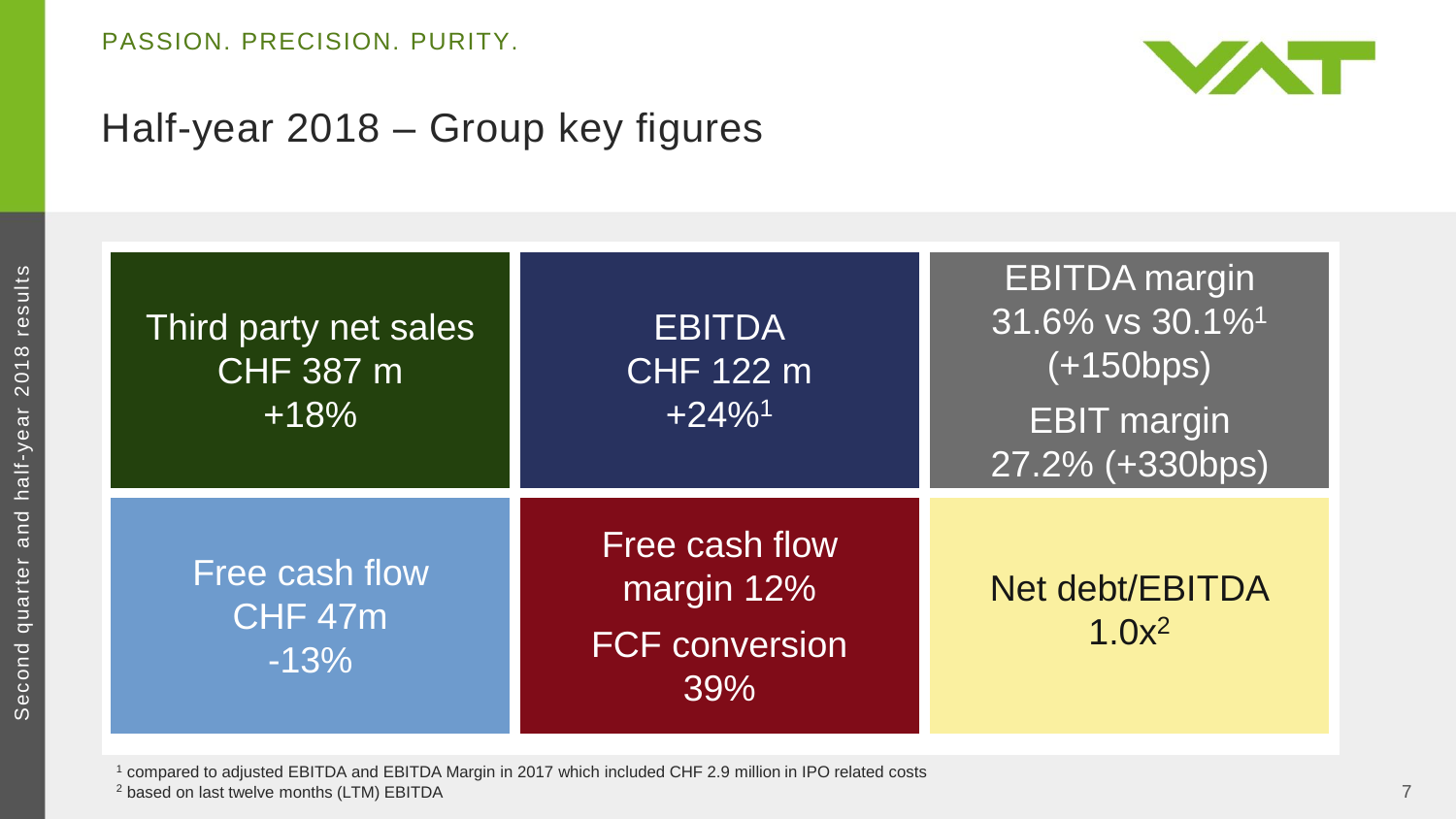

### Q2 order development confirms expected moderation for H2 2018

in CHF million

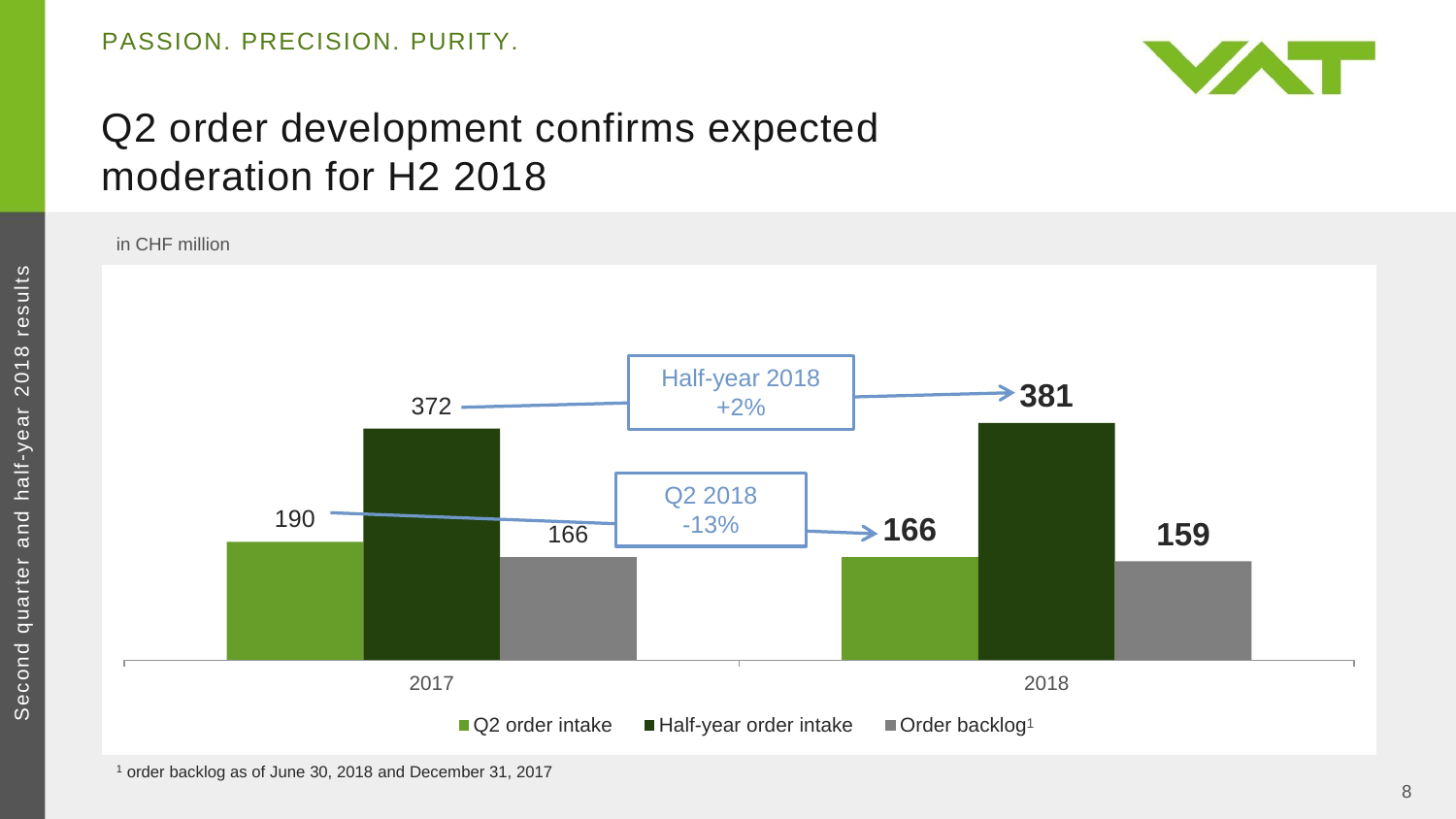

### Strong half -year net sales increase; EBITDA margin up 150bps to 31.6%

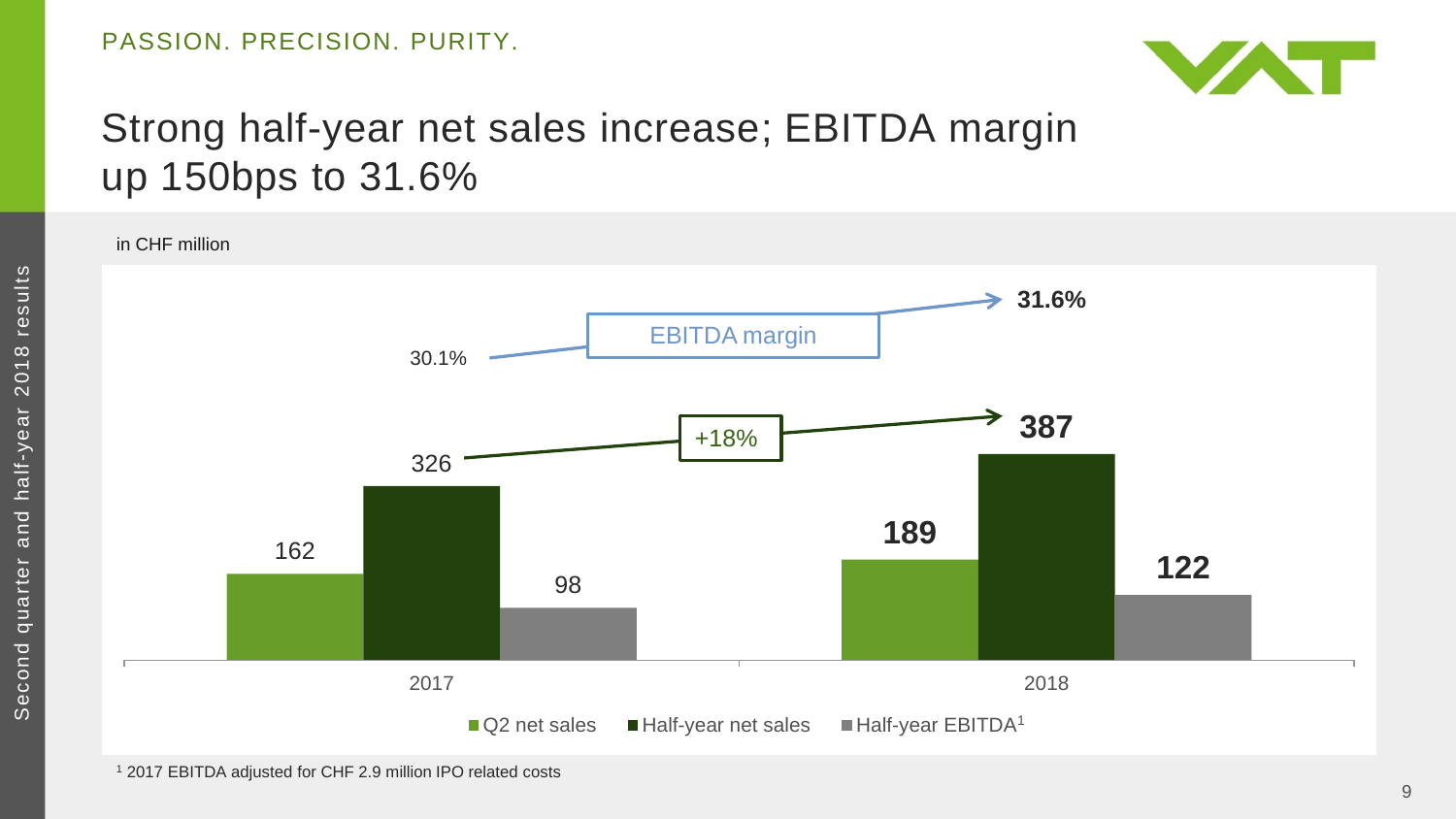

### Net sales bridge – volume gains and product mix drive sales growth



- Volume and product mix increases both drive top line growth
- Price impact from volume discounts; no FX impact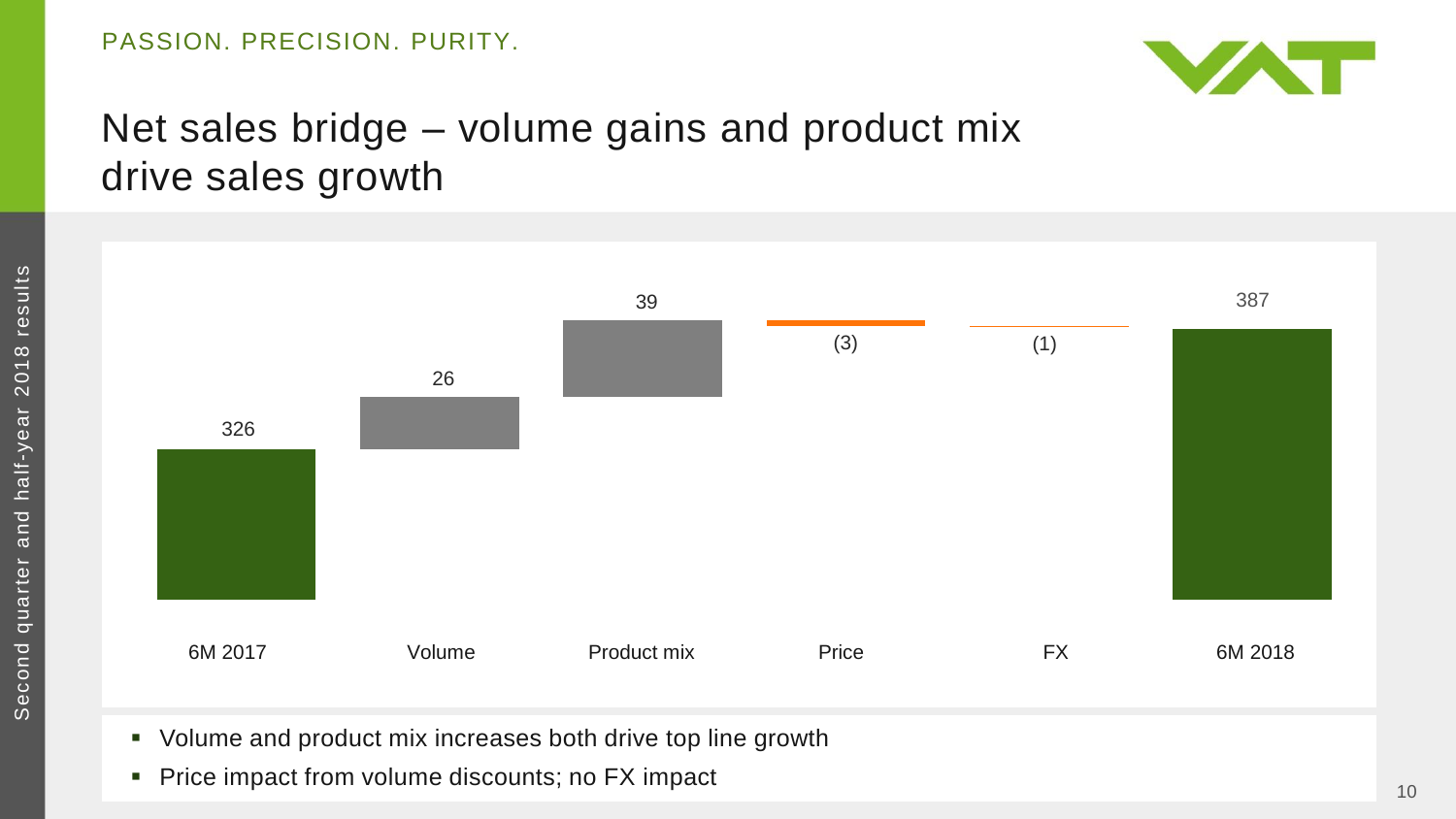

#### Half-year 2018 net sales CHF 387 million

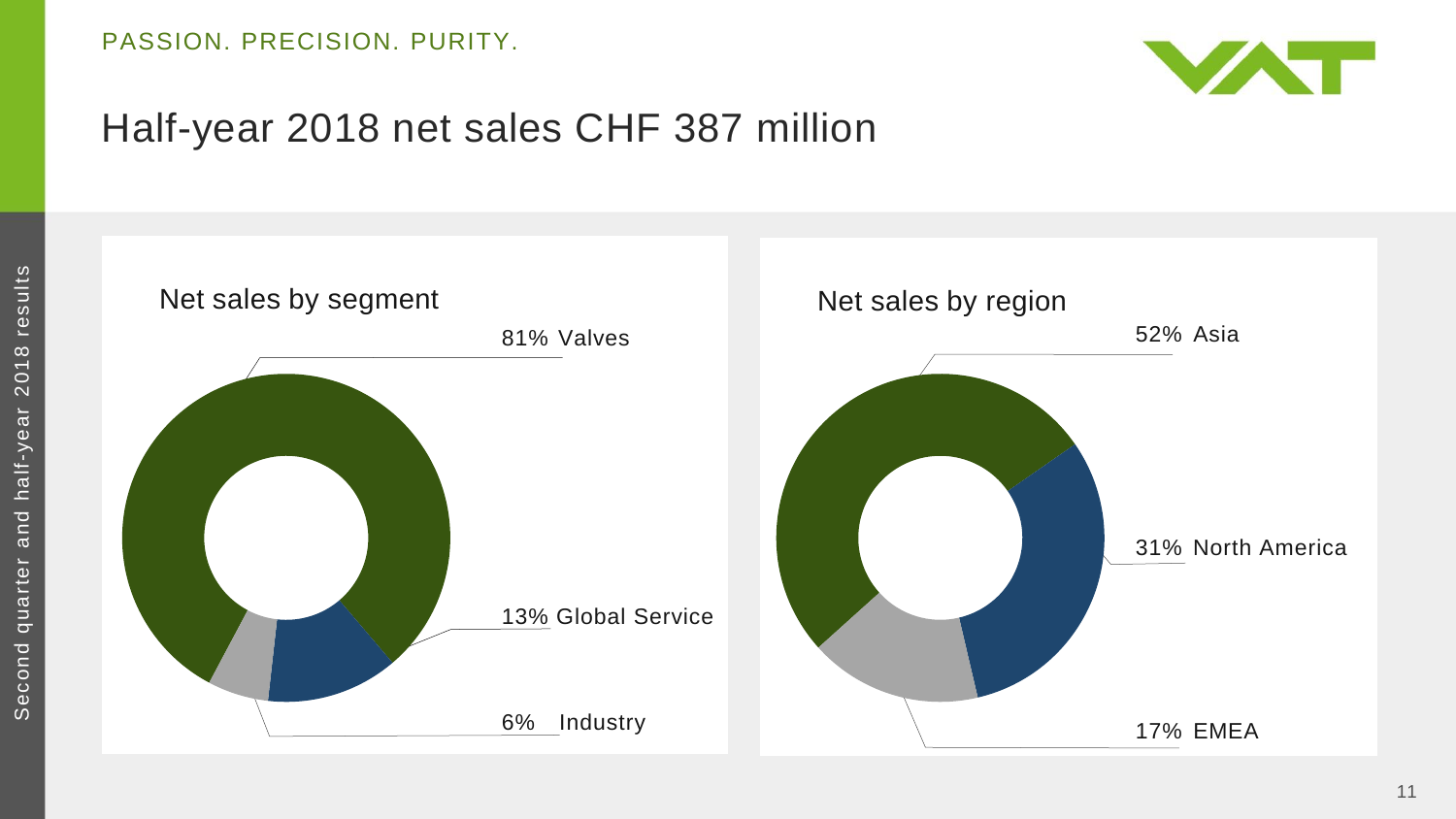

#### Valves – 81% of net sales

| in CHF million       | Q2 2018 | Q2 2017 | Change   |
|----------------------|---------|---------|----------|
| Order intake         | 128.1   | 153.6   | $-16.6%$ |
| <b>Net Sales</b>     | 153.7   | 131.1   | 17.2%    |
| in CHF million       | 6M 2018 | 6M 2017 | Change   |
| Order intake         | 303.3   | 297.9   | 1.8%     |
| Net sales            | 313.0   | 263.8   | 18.6%    |
| Inter-segment sales  | 21.1    | 17.6    | 20.3%    |
| Segment net sales    | 334.1   | 281.4   | 18.7%    |
| Segment EBITDA       | 116.1   | 80.8    | 43.8%    |
| <b>EBITDA</b> margin | 34.8%   | 28.7%   |          |



#### **Semiconductors**

- Successful release of leading-edge valve from Malaysian factory by large OEM
- Certification of Zero Particle ATM door in field operations

#### **Display & Solar**

- **Large package order from Chinese solar panel** producer
- Shift to larger substrates (G10.5) continues **General Vacuum**
- Secured a number of larger R&D orders, captured business in fragmented coating environment

#### **Modules**

Several module and motion solutions specified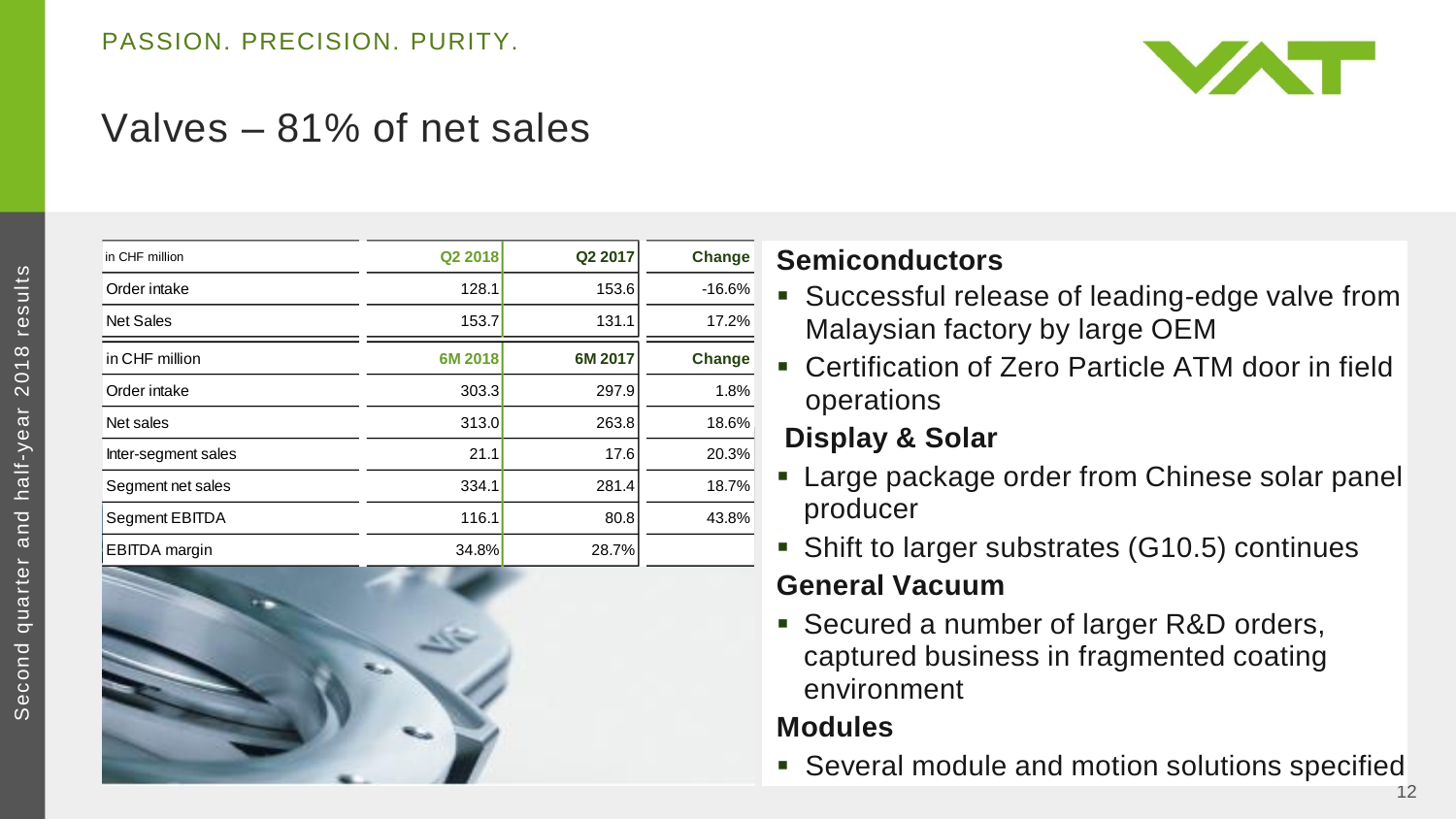

#### Global Service – 13% of net sales

| in CHF million       | Q2 2018 | Q2 2017 | Change  | <b>Broadenii</b>                                 |
|----------------------|---------|---------|---------|--------------------------------------------------|
| Order intake         | 25.8    | 26.2    | $-1.5%$ |                                                  |
| <b>Net Sales</b>     | 24.0    | 21.7    | 10.7%   | <b>Stronge</b><br>п                              |
| in CHF million       | 6M 2018 | 6M 2017 | Change  | ■ Turnaro                                        |
| Order intake         | 53.6    | 53.6    | 0.0%    | focus of                                         |
| Net sales            | 50.7    | 43.5    | 16.7%   | <b>Service</b><br>a.                             |
| Inter-segment sales  |         |         |         |                                                  |
| Segment net sales    | 50.7    | 43.5    | 16.7%   | Custom<br>п                                      |
| Segment EBITDA       | 24.3    | 19.4    | 25.3%   | made av                                          |
| <b>EBITDA</b> margin | 47.8%   | 44.5%   |         | hours                                            |
|                      |         |         |         | Flat ord<br>m.<br>reductio<br>consum<br>projects |



#### **Broadening of service capabilities**

- **Strongest growth in spare parts and repairs**
- Turnaround time in Asian repair centers at the focus of attention
- **Service footprint expanded**
- Customer service and support availability made available outside regular business hours
- **Flat order development due to inventory** reductions at OEMs for spares and consumables; timing of award for retrofit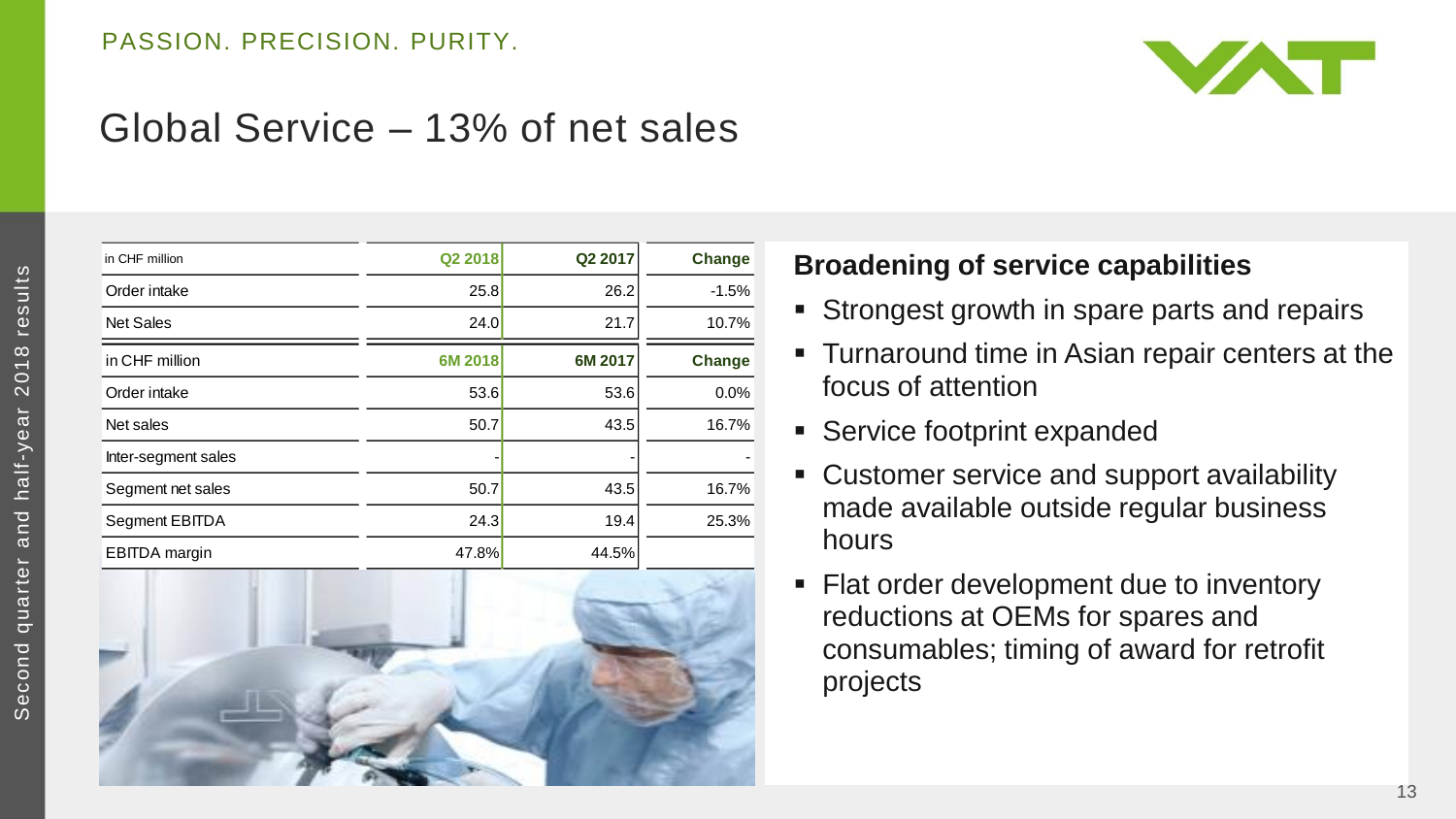

#### Industry – 6% of net sales

| in CHF million       | Q2 2018 | Q2 2017 | Change   |
|----------------------|---------|---------|----------|
| Order intake         | 11.7    | 10.3    | 13.4%    |
| <b>Net Sales</b>     | 11.1    | 9.1     | 22.4%    |
| in CHF million       | 6M 2018 | 6M 2017 | Change   |
| Order intake         | 24.1    | 20.5    | 17.6%    |
| Net sales            | 22.9    | 19.1    | 19.7%    |
| Inter-segment sales  | 13.1    | 11.4    | 14.4%    |
| Segment net sales    | 36.0    | 30.6    | 17.7%    |
| Segment EBITDA       | 6.0     | 6.8     | $-11.8%$ |
| <b>EBITDA</b> margin | 16.5%   | 22.1%   |          |



#### **Variety of industrial businesses contribute to growth**

- **Strength of industrial business across all** sectors
- Growth in orders and net sales to third parties continue at high pace
- **Internal demand for bellows increasing as** well
- **Automotive business supported by a** generally healthy economic environment and a recently secured long-term contract with a major supplier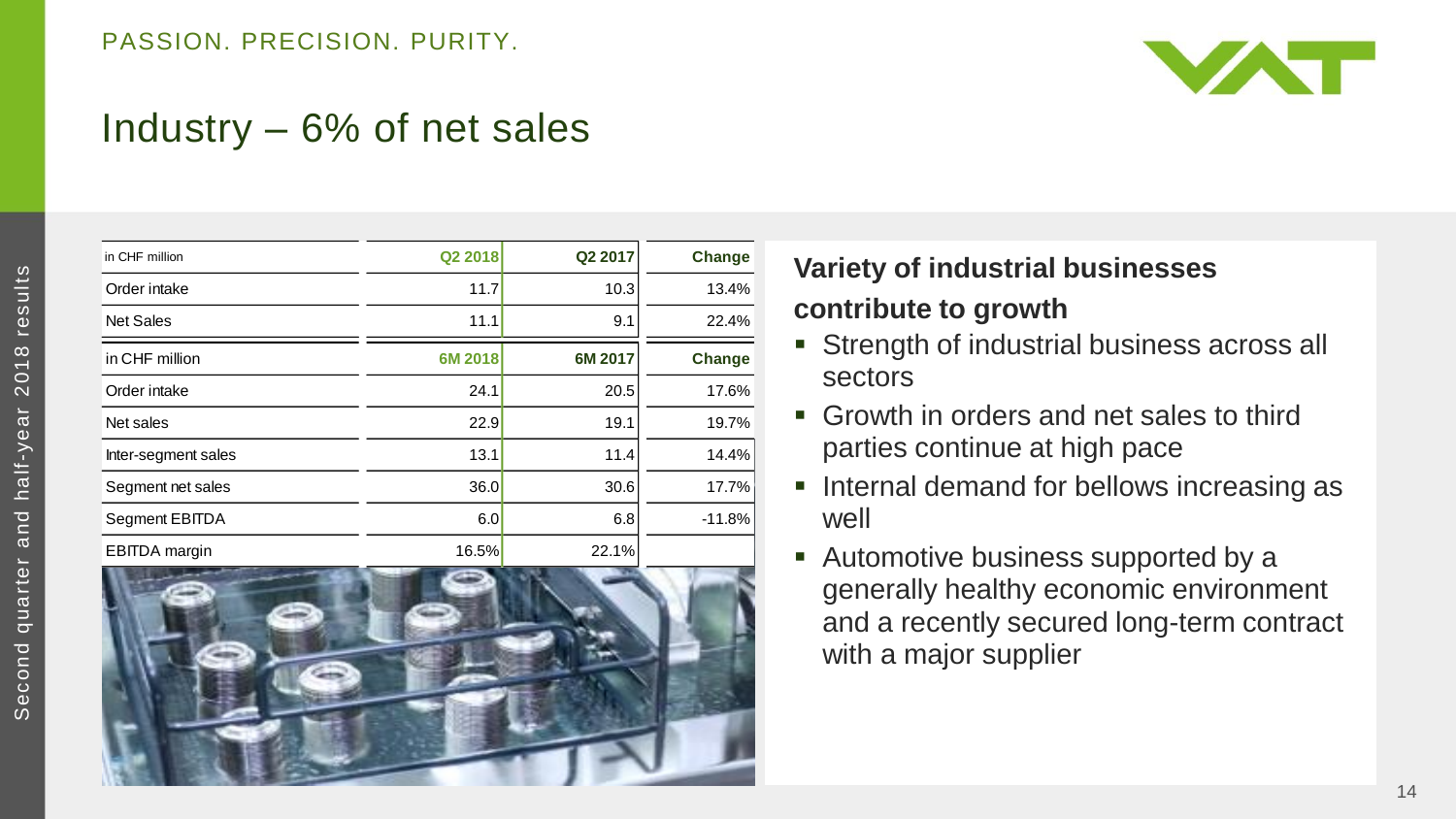

## Solid financing structure yields in further improved results below the EBIT line; net income substantially up

| in CHF million            | 6M 2018  | 6M 2017  | <b>Change</b> |
|---------------------------|----------|----------|---------------|
| EBIT                      | 105.0    | 78.2     | 34.3%         |
| Finance net               | $-5.2$   | $-6.8$   | $-23.7%$      |
| <b>EBT</b>                | 99.8     | 71.4     | 39.8%         |
| Income tax expenses       | $-16.3$  | $-11.9$  | 36.1%         |
| <b>Effective Tax Rate</b> | $-16.3%$ | $-16.7%$ |               |
| Net income                | 83.6     | 59.5     | 40.6%         |

- Financing structure strengthened with new CHF 200 million debut bond issuance at 1.5% coupon
- **Finance net result further improved**
- **Effective tax rate of 16.3% in line with expectations and positively impacted by US tax reform**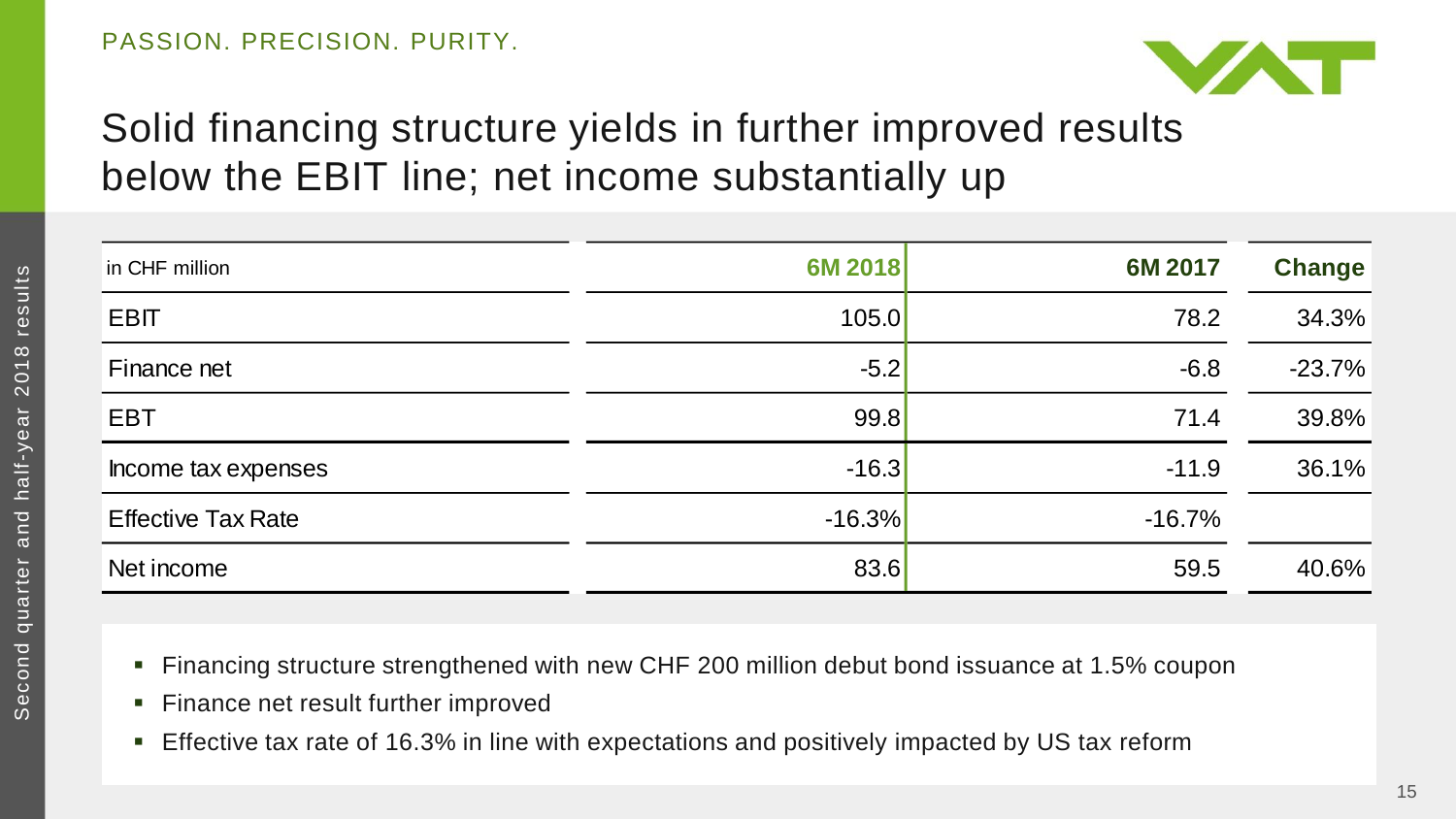

## Working capital increase and higher CAPEX weigh on cash generation



- Higher cash flow from operations despite increased working capital; higher CAPEX for the expansion of our production facility in Malaysia
- Full-year free cash flow expected to exceed 2017 amount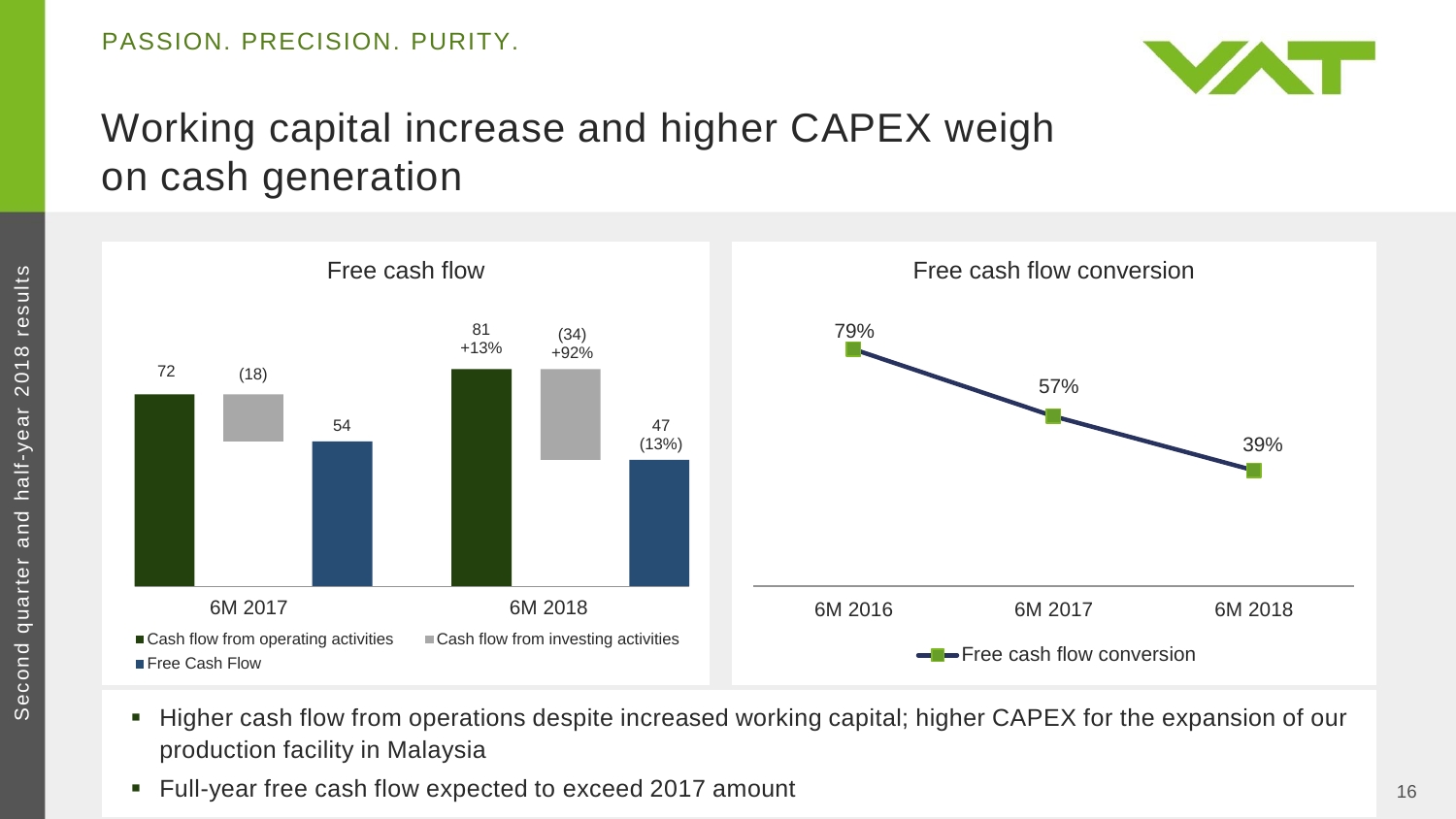

## Successful debut bond issuance strengthens financing structure further



- Higher net debt level and leverage in line with seasonal pattern after dividend payment of CHF 120 million on May 24, 2018
- CHF 200 million debut bond used to partly repay RCF
- Year-end leverage expected to again fall below 1.0x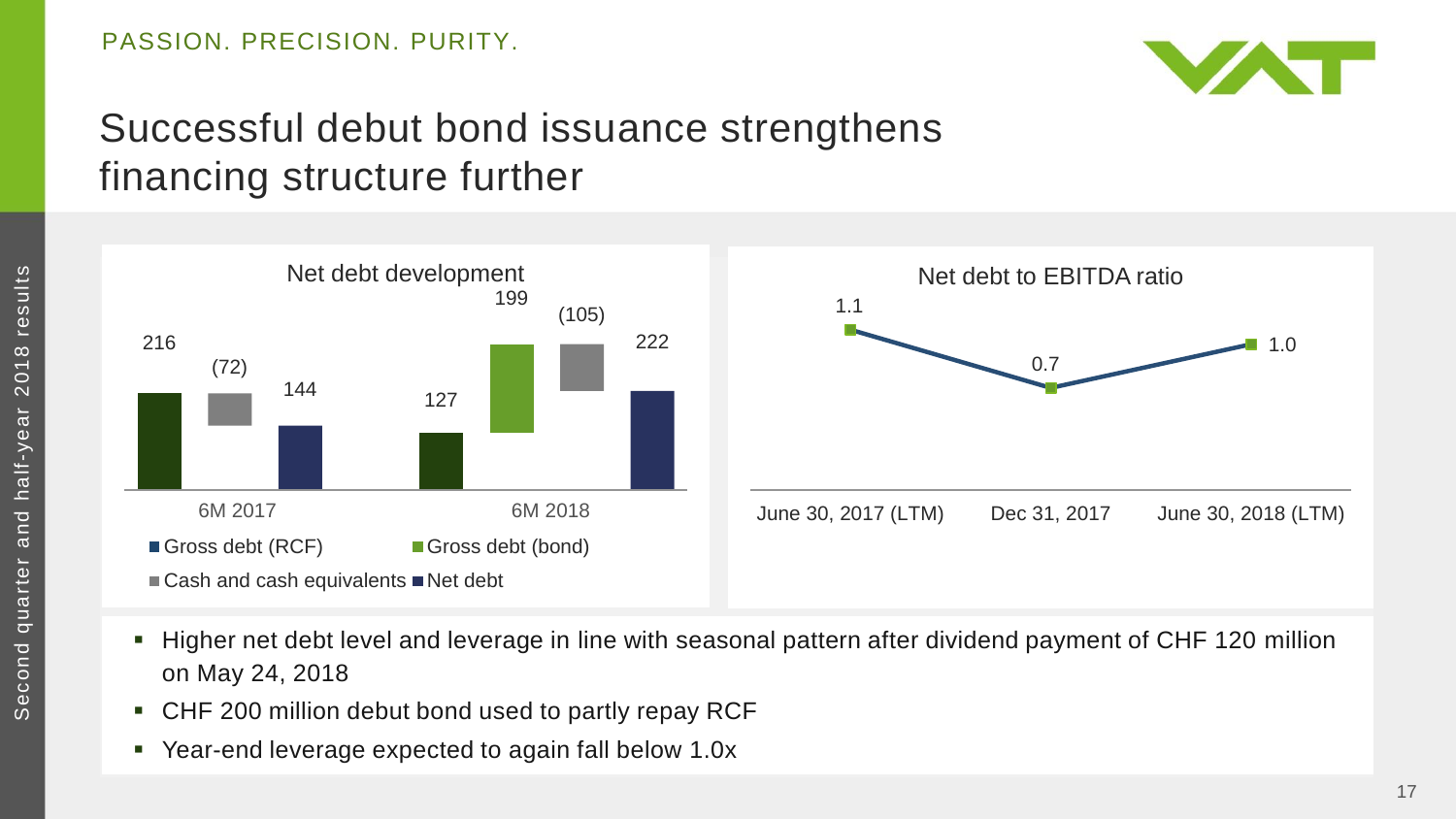

## Managing the foreign exchange exposure

| FX                                                                   | Status on FX exposure initiatives                                                                                                                                                                            |  |  |  |
|----------------------------------------------------------------------|--------------------------------------------------------------------------------------------------------------------------------------------------------------------------------------------------------------|--|--|--|
| <b>USD</b>                                                           | Ongoing initiative to increase global sourcing (mainly Asia and Eastern Europe)<br>Nomination of debt partly in USD<br>FX hedging of up to 100% of net cash flows contracts on a 18-month rolling basis<br>г |  |  |  |
| <b>JPY</b>                                                           | FX hedging of up to 100% of net cash flows contracts on a 18-month rolling basis<br>п                                                                                                                        |  |  |  |
| <b>EUR</b>                                                           | EUR exposure increased due to sourcing and CAPEX in EUR                                                                                                                                                      |  |  |  |
| Net cash flow exposure to main currencies <sup>1</sup> as of June 30 |                                                                                                                                                                                                              |  |  |  |
| 107<br>135                                                           | 56<br>44<br>6<br>$\overline{4}$                                                                                                                                                                              |  |  |  |
| <b>USD</b>                                                           | (35)<br>(34)<br>(117)<br>(127)<br><b>JPY</b><br><b>GBP</b><br><b>CHF</b><br><b>EUR</b><br>$\blacksquare$ 2017 $\blacksquare$ 2018                                                                            |  |  |  |

<sup>1</sup> Net cash flow after financing activity incl. CAPEX and loan interest expense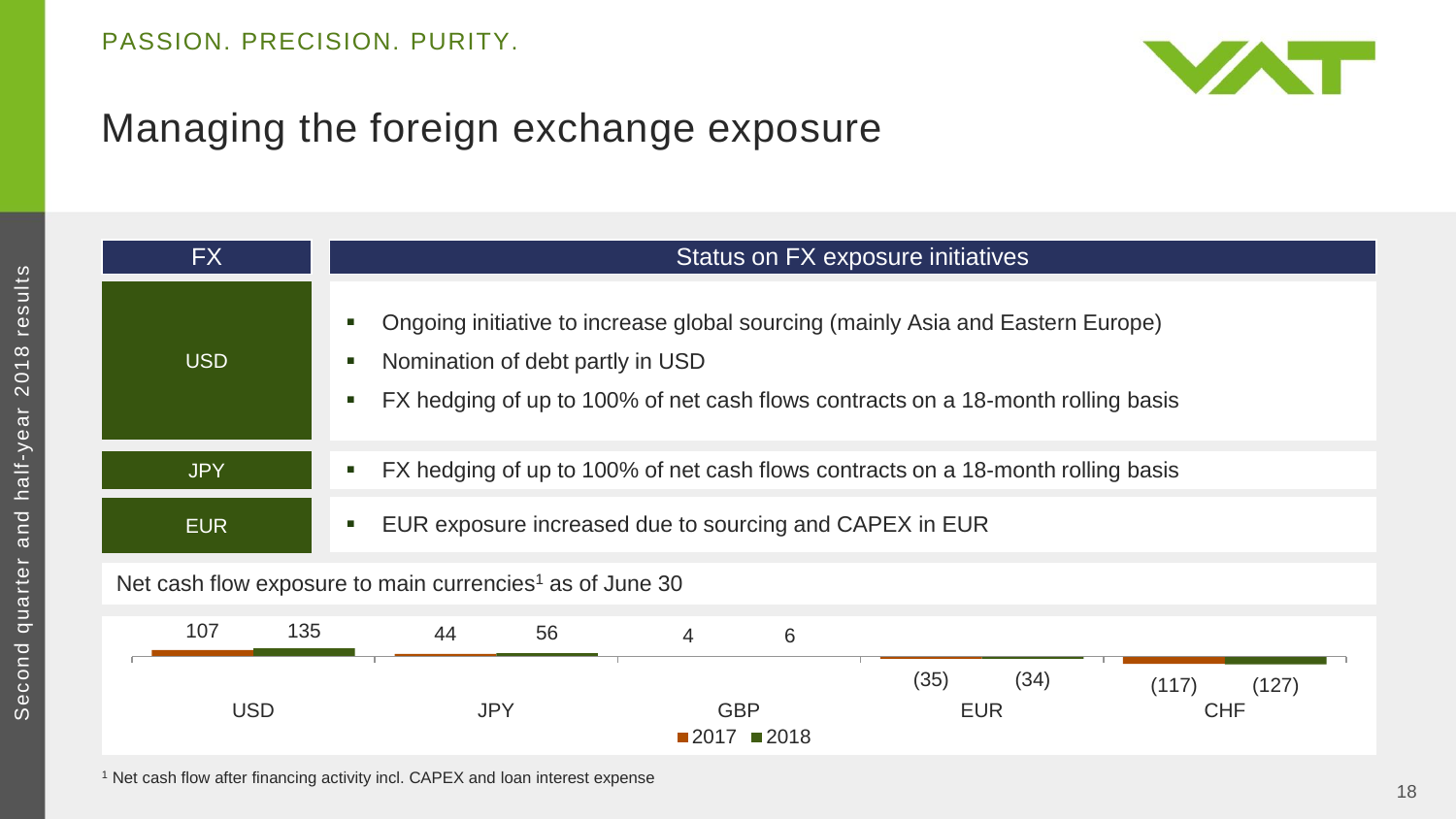

## Summary of financial results

#### **Achievements**

- Ninth consecutive quarter of higher net sales year on year since the IPO in April 2016
- Swift reaction to the changing environment; cost reductions thanks to the flexible structure
- Improved operating profitability EBITDA margin +150bps and EBIT margin +330bps
- Further optimized financing structure reduced finance expenses
- Substantially higher net income and EPS fully reflect operational performance
- Rating upgrades by both S&P and Moody's reward overall strength and track record of VAT

#### **Outlook**

- Higher working capital as a percentage of sales temporary; CAPEX levels to ease starting 2019
- Full year 2018 free cash flow expected to exceed 2017 amount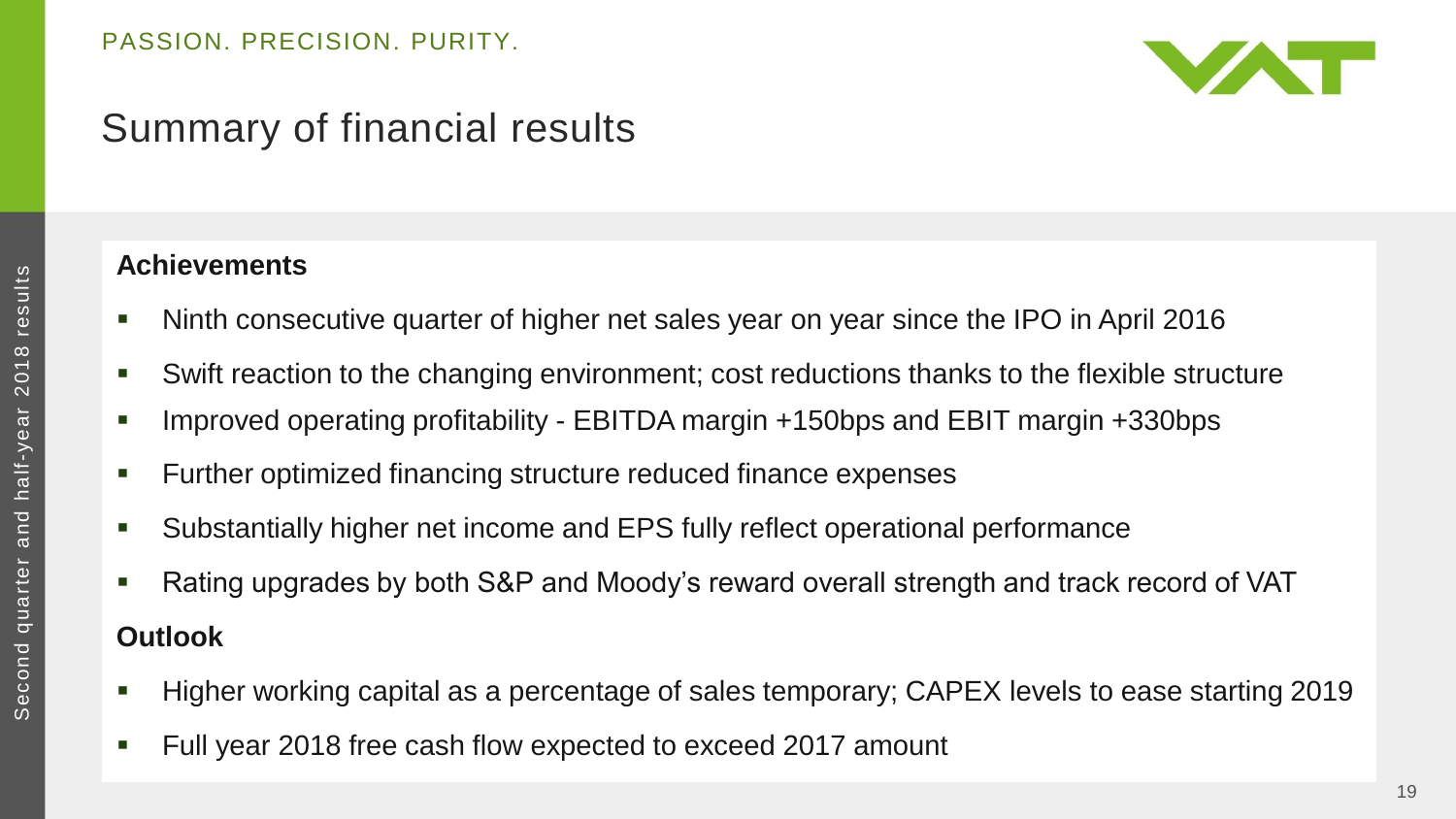# Agenda



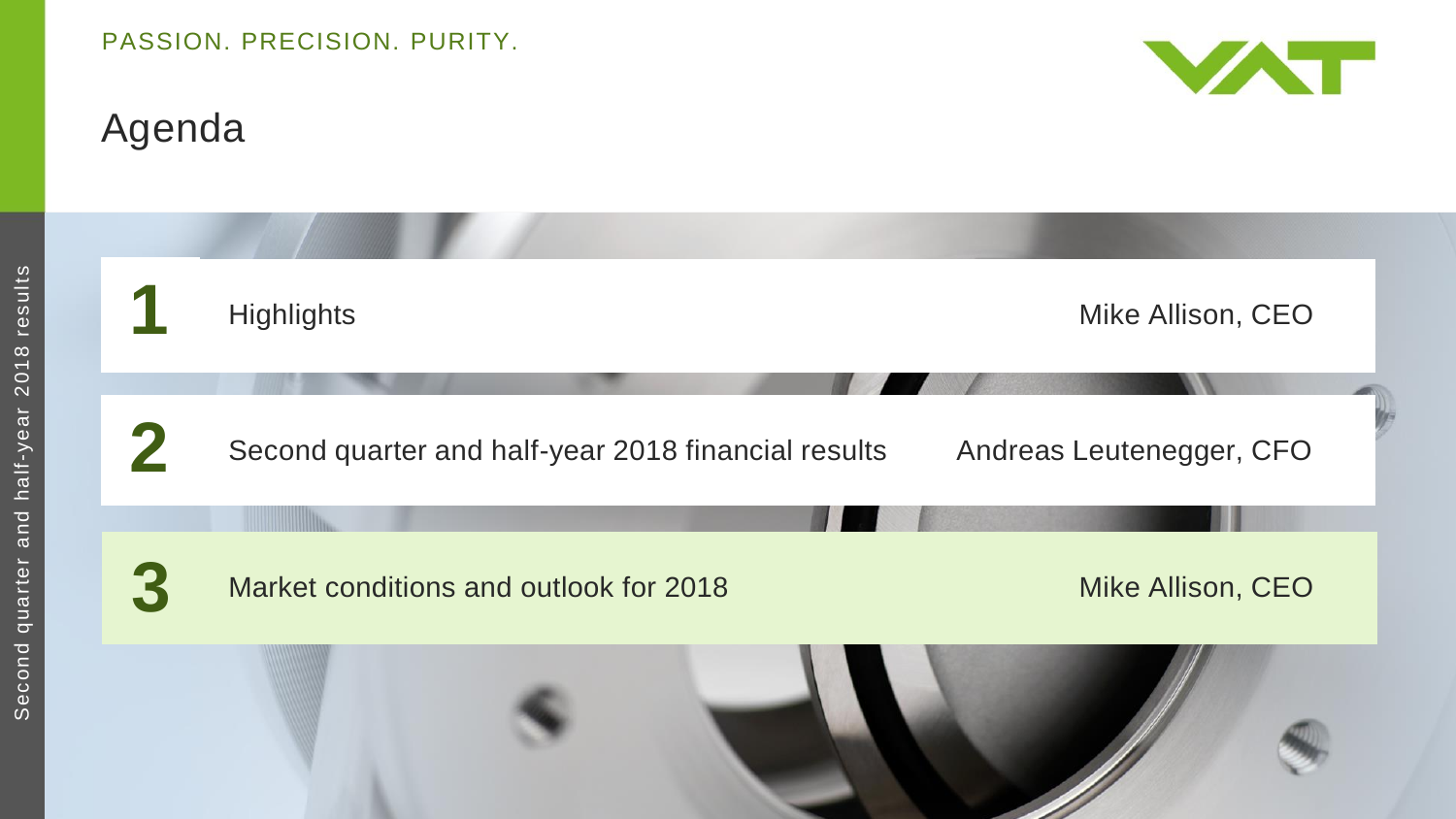

#### Latest market developments – mid- to longer-term

**Market** drivers

- No change in strong market drivers data, mobility, compute
- IC makers robust financial outlook, majority above guidance in Q2 and projecting strong outlook
- Demand for high end valves and modules increasing with next generation devices and greater OEM outsourcing
- Services and General Vacuum markets showing strong growth
- VAT in compelling market position due to technology, operational excellence and scalability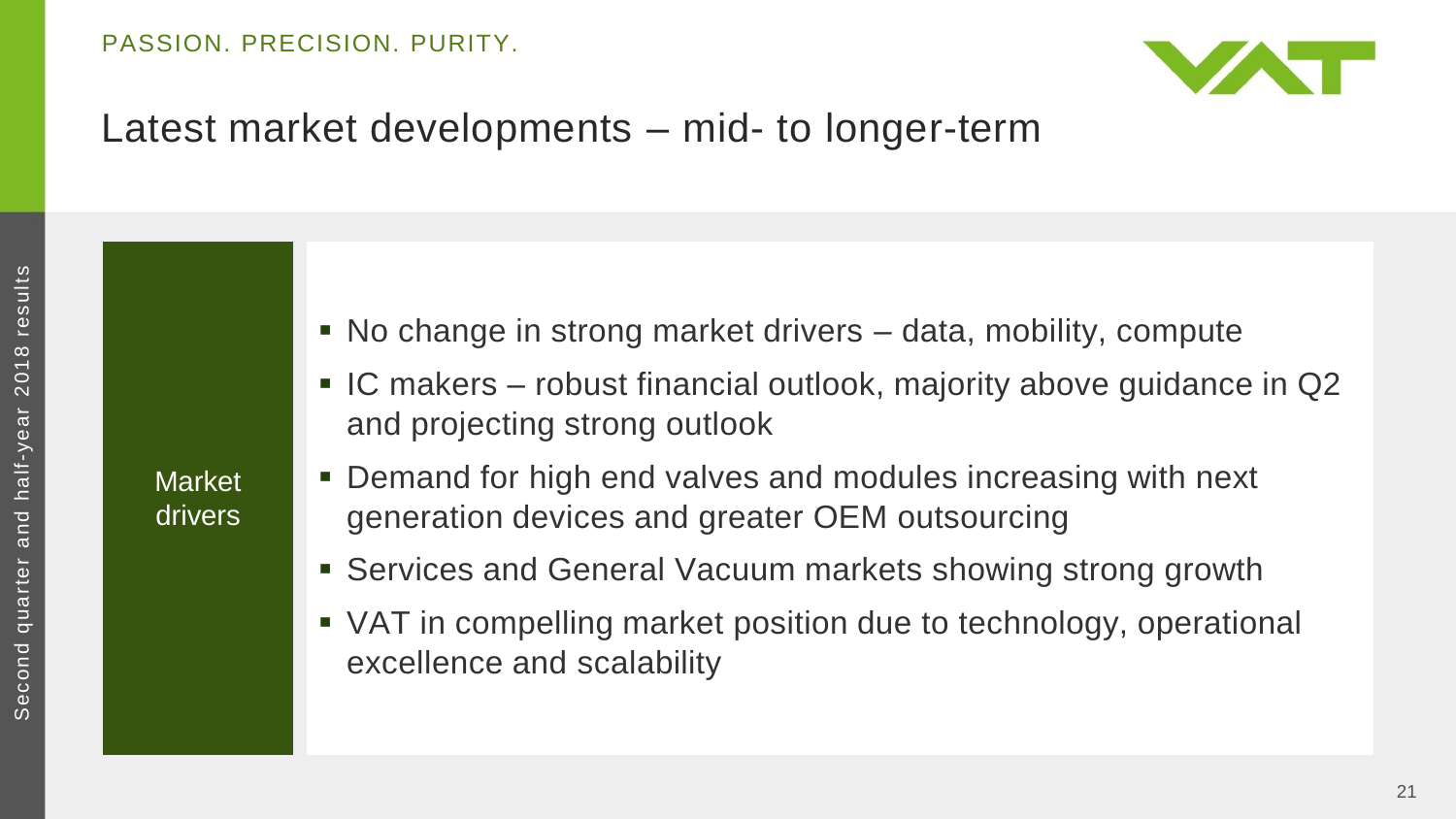

#### Latest market developments – short-term

**Market** drivers

- Semiconductor industry capex still growing in the first half of 2018
- **Industry capex has stabilized at a high level**
- Customers focused on sustainable business models chipmakers manage capacity expansions and inventory levels in order to maintain chip prices
- Several capex projects pushed out into late 2018 or into 2019; slower order activities from our large semiconductor OEM customers
- Tensions on trade, especially between China and the US, are adding a layer of uncertainty on industry capex
- 2018 WFE expectations reduced, 2019 estimates increased

22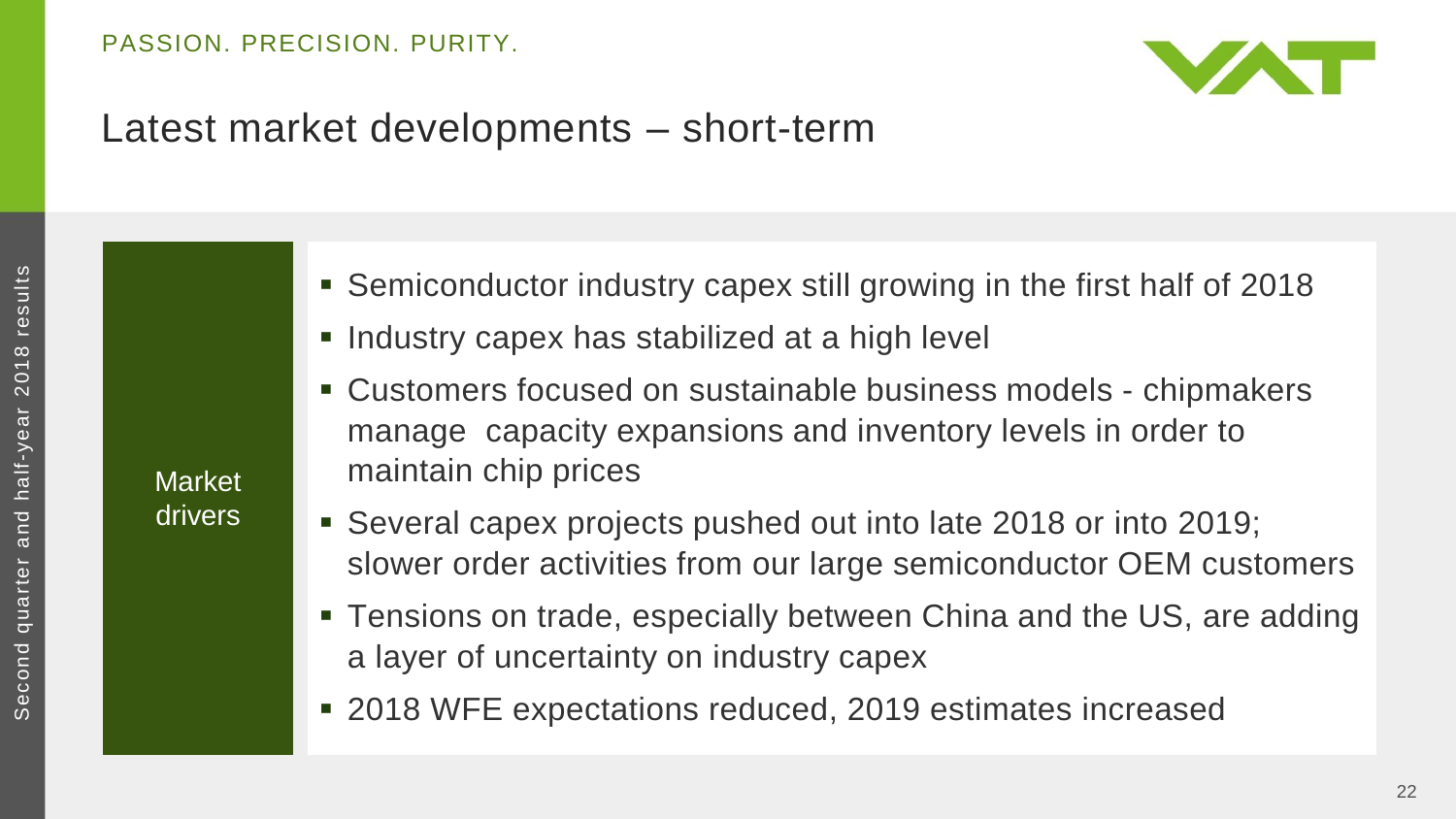

Positioned for the future: Technology leader with a sustainable, class-leading and agile business model

| Innovation and<br>technology leader.<br>Continued high spend on<br>R&D and focus on<br>customer partnerships. | Business model agility.<br>Delivering strong profits<br>and cash flow across the<br>cycle.   | Ongoing organization,<br>process and people<br>development.<br>Ready for the next wave. |
|---------------------------------------------------------------------------------------------------------------|----------------------------------------------------------------------------------------------|-----------------------------------------------------------------------------------------|
| <b>Operational excellence</b><br>and scalability.<br>New factory in Malaysia<br>ready for growth              | Service growth: harness<br>growing installed base,<br>upgrade market and OEM<br>partnerships | Opportunities to grow in<br><b>SEMI</b> adjacencies and in<br><b>GVA</b>                |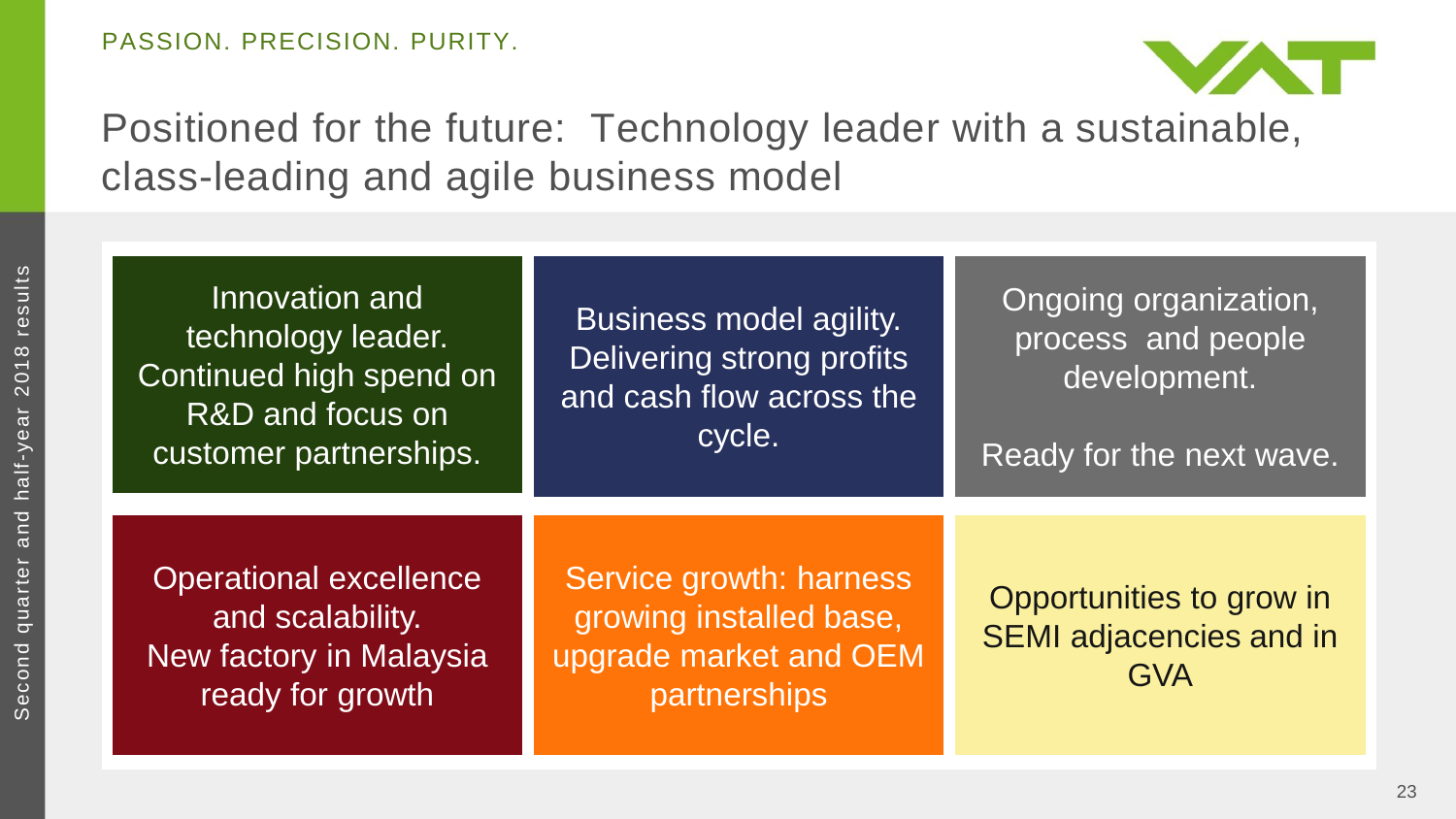

### Outlook 2018

**Outlook** 2018

 VAT now expects to grow full-year net sales by a mid-single digit rate at constant foreign exchange rates

- Full-year EBITDA margin to be maintained at around half-year number; Mid-term EBITDA margin target of 33% by 2020 remains
- Full-year net income and earnings per share (EPS) are expected to grow substantially
- CAPEX foreseen to be around 8% of net sales as a consequence of the expected slower top-line growth
- **Free cash flow expected to exceed 2017 amount**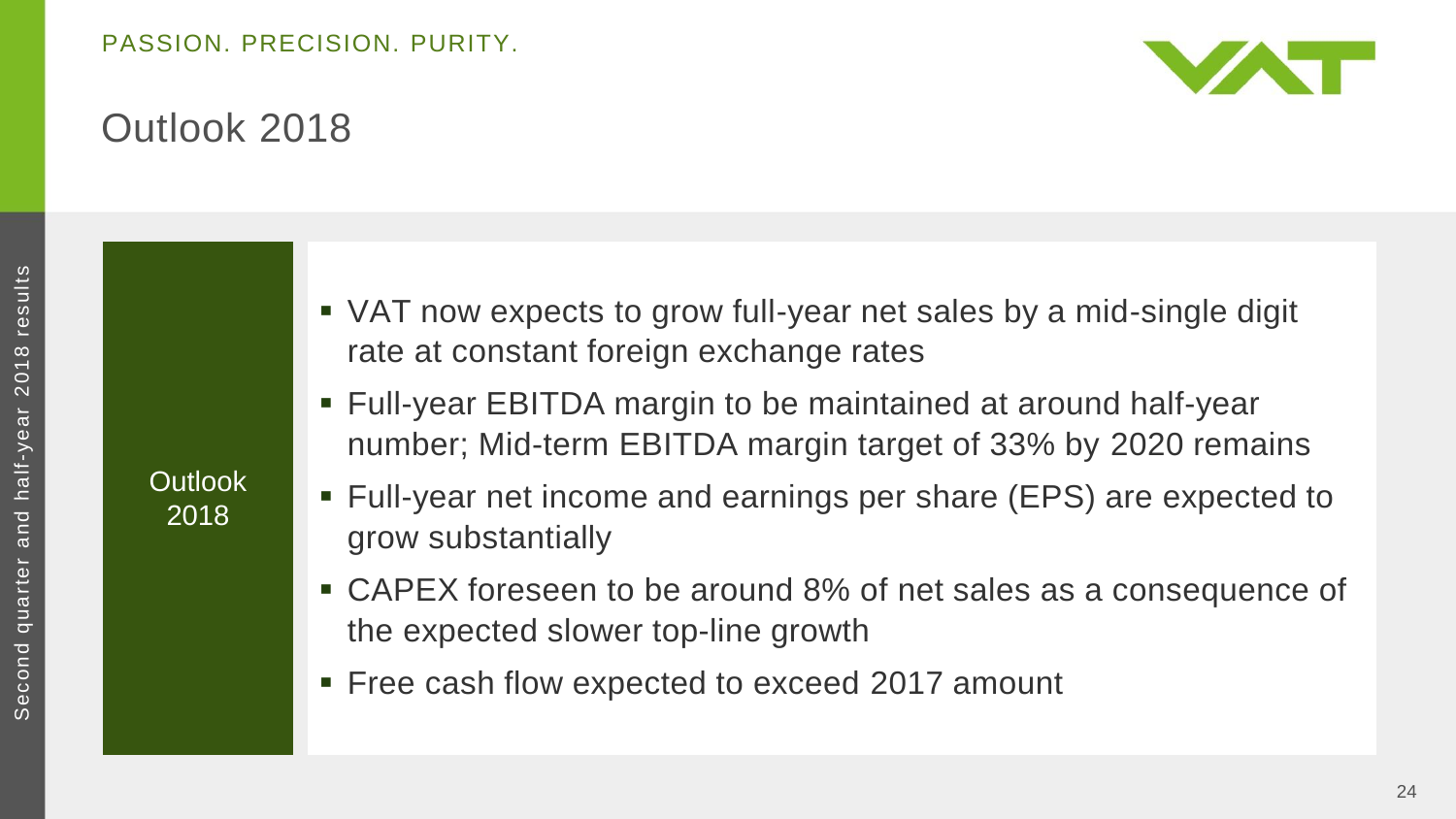

## VAT's financial mid-term guidance

**Mid-term guidance** (*amended* to former guidance at time of IPO)

- Net sales growth: high single digit *over the cycle* at constant FX rates
- EBITDA margin target: 33% of sales *by 2020*
- Effective tax rate: 18% to 20% of earnings before tax
- CAPEX: 4% of sales over the cycle
- TWC target: less than 20% of sales
- Leverage : 1x Net debt / EBITDA
- Cost of debt: LIBOR plus margin depending on leverage ratio
- 
- Dividend policy: return up to 100% of free cash flow to equity<sup>1</sup> to shareholders as long as the Group's net debt does not significantly exceed 1x EBITDA

<sup>1</sup>*Free cash flow to equity is calculated as cash flow from operation activities less cash flow from investing activities less interest paid and the current portion of loan and borrowings due at the end of the period.*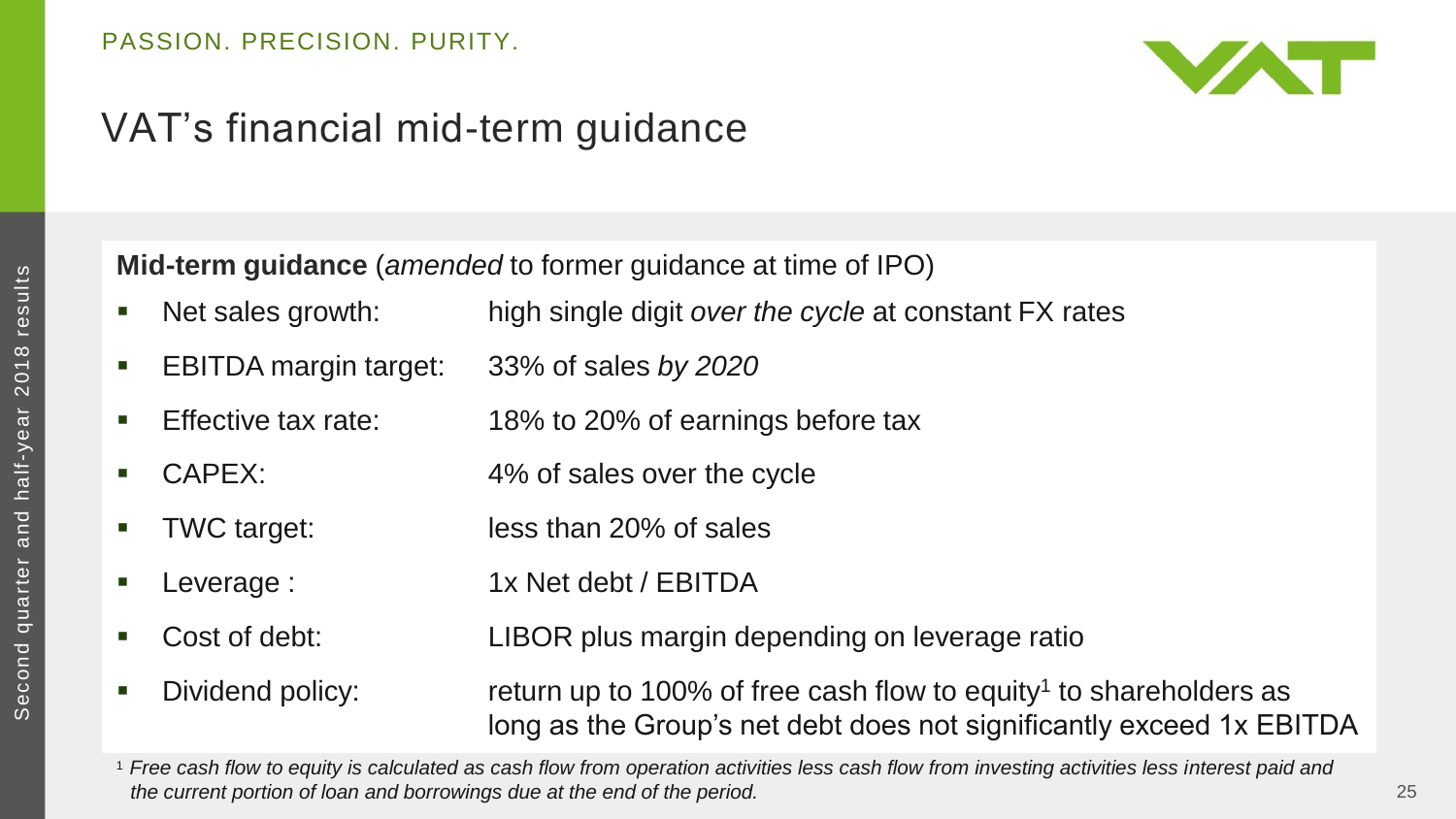

#### HALF - YEAR 2018 RESULTS

Q&A Session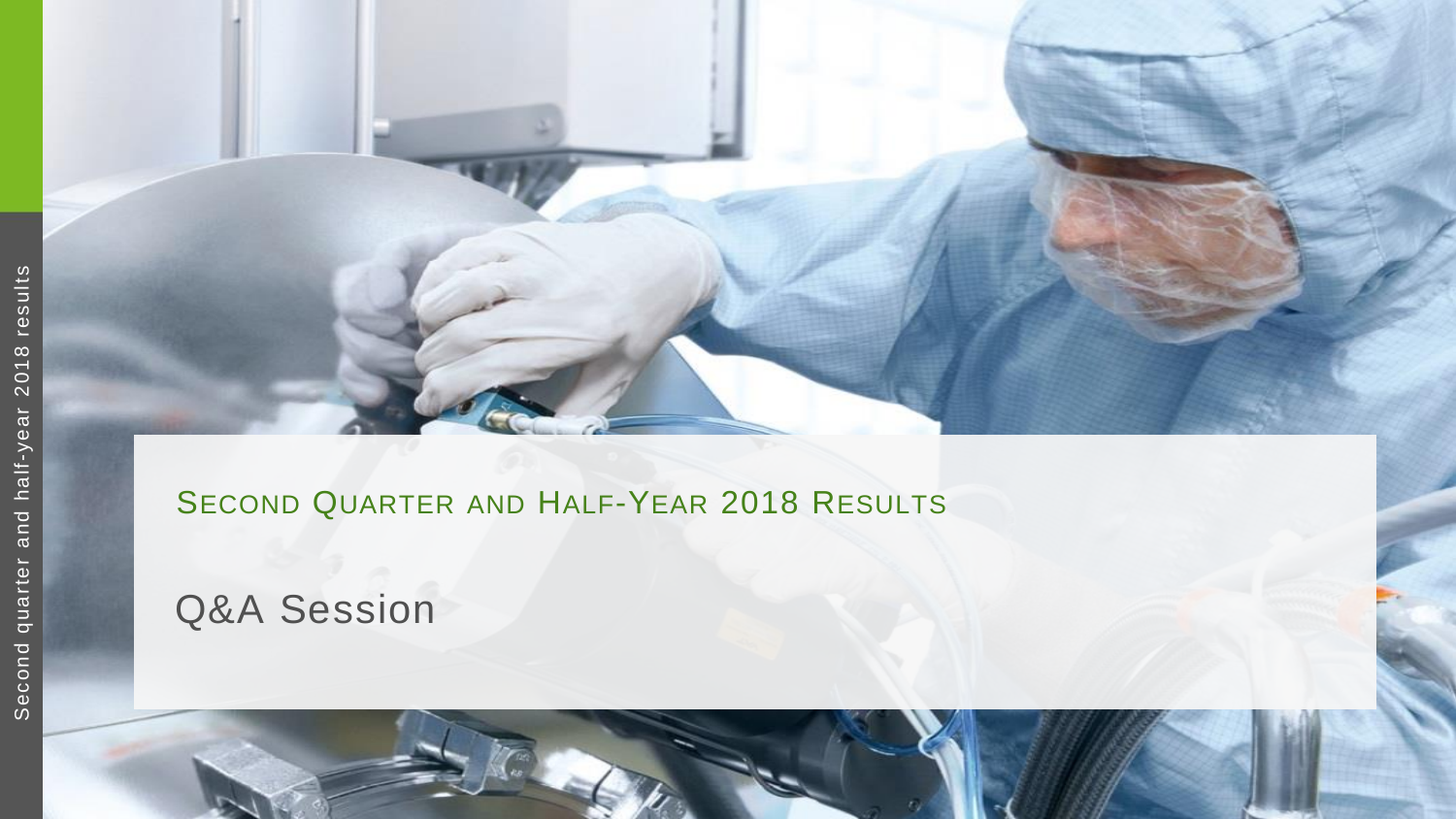## Information



#### **Investor information Contact information**

| Listing:                 | <b>SIX Swiss Exchange</b> |
|--------------------------|---------------------------|
| Currency:                | <b>CHF</b>                |
| Ticker symbol:           | <b>VACN</b>               |
| ISIN:                    | CH 031 186490 1           |
| Legal Entity Identifier: | 529900MVFK7NVALR7Y83      |
|                          |                           |

Michel Gerber Head of Corporate Communications & **Investor Relations** Phone: +41 81 772 42 55 E-mail: [m.gerber@vat.ch](mailto:m.gerber@vat.ch)

| 2018                       | Event                         |  |
|----------------------------|-------------------------------|--|
| Thursday, October 25, 2018 | Q3 2018 trading update        |  |
| 2019                       | Event                         |  |
| Friday, March 8, 2019      | Full-year 2018 results        |  |
| Tuesday, April 16, 2019    | Q1 2019 Trading update        |  |
| Thursday, May 16, 2019     | <b>Annual General Meeting</b> |  |
|                            |                               |  |